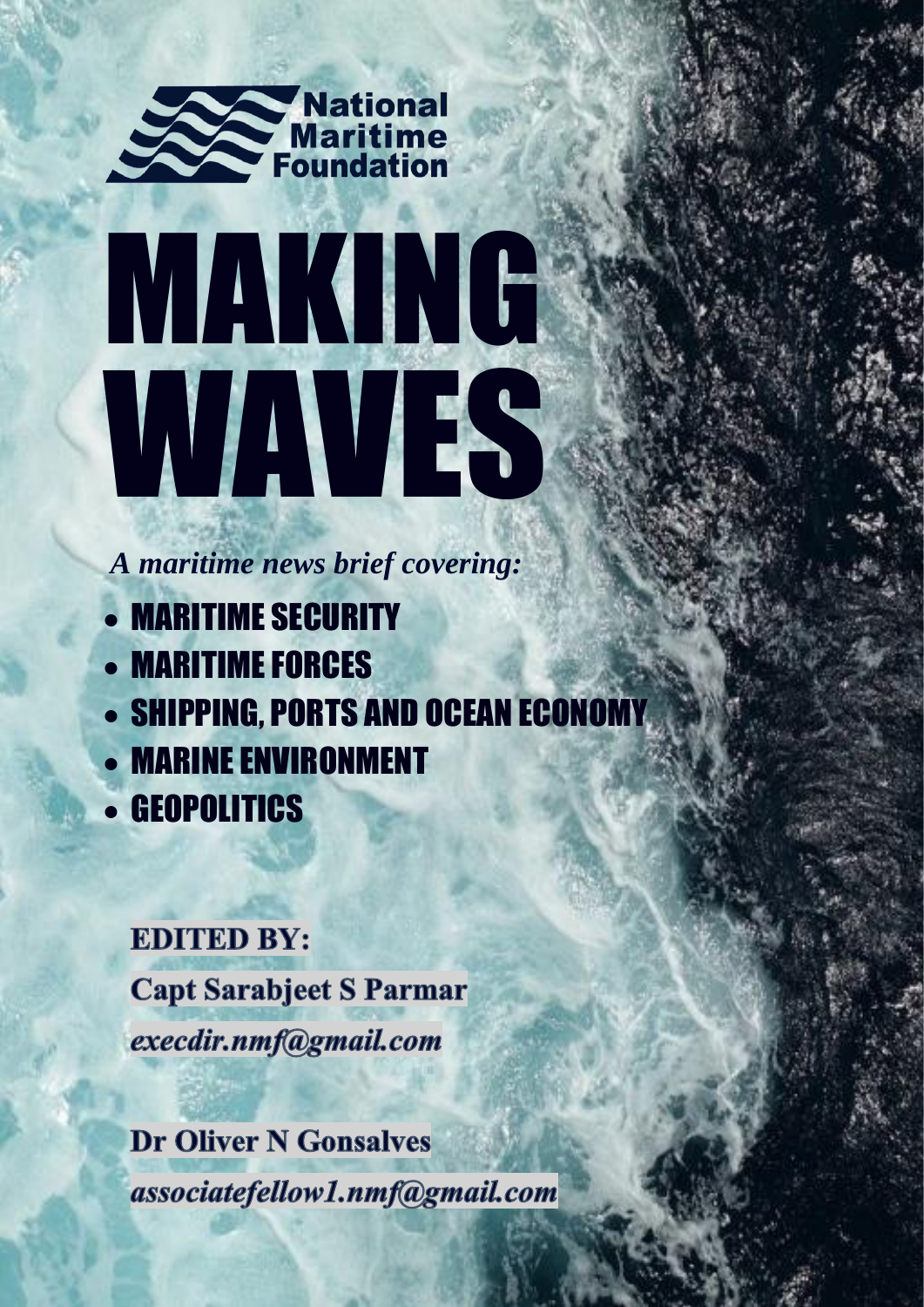# **CONTENTS**

| 175 COUNTRIES MOVE TO END ILLICIT ACTIVITIES IN GULF OF GUINEA                                                  |
|-----------------------------------------------------------------------------------------------------------------|
| VIETNAM, INDONESIA INTENSIFY COLLABORATION IN MARITIME                                                          |
| UK UNCLOS INQUIRY: IS UNCLOS FIT FOR PROTECTING HUMAN                                                           |
| HOW PALK BAY LURES DELTA FISHERS INTO SRI LANKAN NAVY'S NET                                                     |
|                                                                                                                 |
| <b>INDONESIAN MARITIME AGENCY HAILS SUCCESS OVER NATUNA</b>                                                     |
| FORCES HOLD SYNERGISTIC EXERCISE TO PREPARE FOR CHINA                                                           |
| <b>INDIA SUCCESSFULLY TESTS SHORT-RANGE BALLISTIC MISSILE</b>                                                   |
| THE PHILIPPINES' DEEPENING TIES WITH INDIA  12<br><b>CHINESE AIRCRAFT CARRIER SHOWS OFF 'COMBAT CAPABILITY'</b> |
| DURING MILITARY DRILL IN PACIFIC OCEAN  14                                                                      |
| <b>REPAIR OF FAULTY UNDERSEA CABLE TO BEGIN IN FEBRUARY16</b>                                                   |
| QATAR LOOKS TO INFUSE \$10BN IN US PORTS 17<br>ASIA LOSES LNG FLOWS TO EUROPE AS JKM-NWE SPREAD NEARS           |
| <b>SOUTHERN CALIFORNIA TRUCKERS BEAR BRUNT OF EMPTY</b>                                                         |
| HYBRID ENERGY SYSTEM INTEGRATES SOLAR POWER AND                                                                 |
|                                                                                                                 |
| <b>COURT SENTENCES CAPTAIN AND FIRST MATE OF MW WAKASHIO TO</b>                                                 |
|                                                                                                                 |

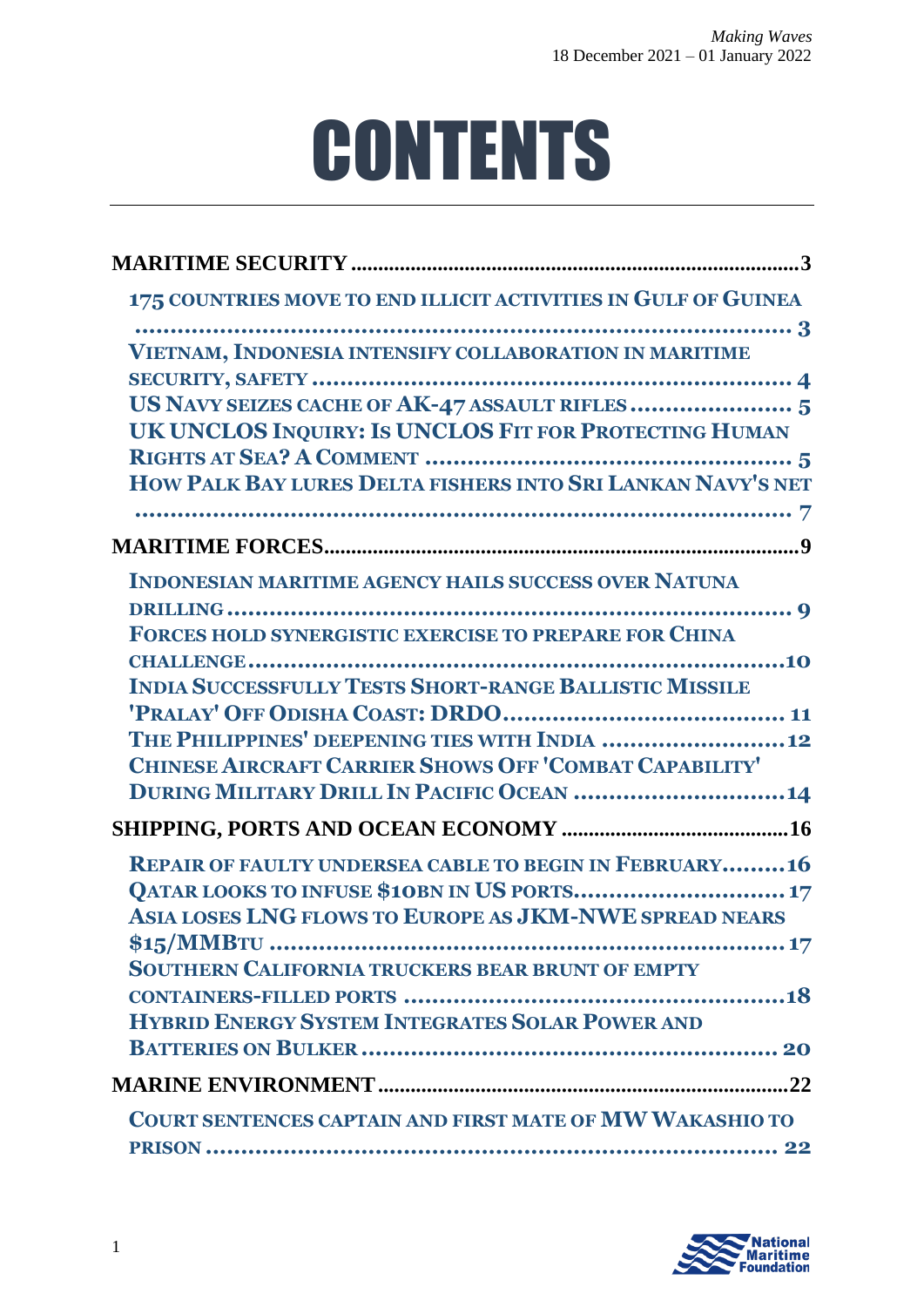| <b>RUSSIA TO CONTRIBUTE OVER \$4MLN TO UN PROGRAM TO COMBAT</b>     |
|---------------------------------------------------------------------|
|                                                                     |
| <b>ENVIRONMENT MINISTRY HOLDS DRILL TO CLEAN UP EILAT OIL SPILL</b> |
|                                                                     |
|                                                                     |
| <b>SIGNIFICANCE OF SRI LANKA-BANGLADESH-INDIA MARITIME</b>          |
|                                                                     |
| <b>WHY THE SAUDI ARABIA WEAPONS DEAL WAS A STRATEGIC</b>            |
|                                                                     |
| US-CHINA TUSSLE ON IDEOLOGY, TECHNOLOGY AND GEOPOLITICS. 28         |
| CHINA SHARPLY REACTS TO GERMAN NAVY CHIEF'S REMARKS ON ITS          |
|                                                                     |
| 33                                                                  |

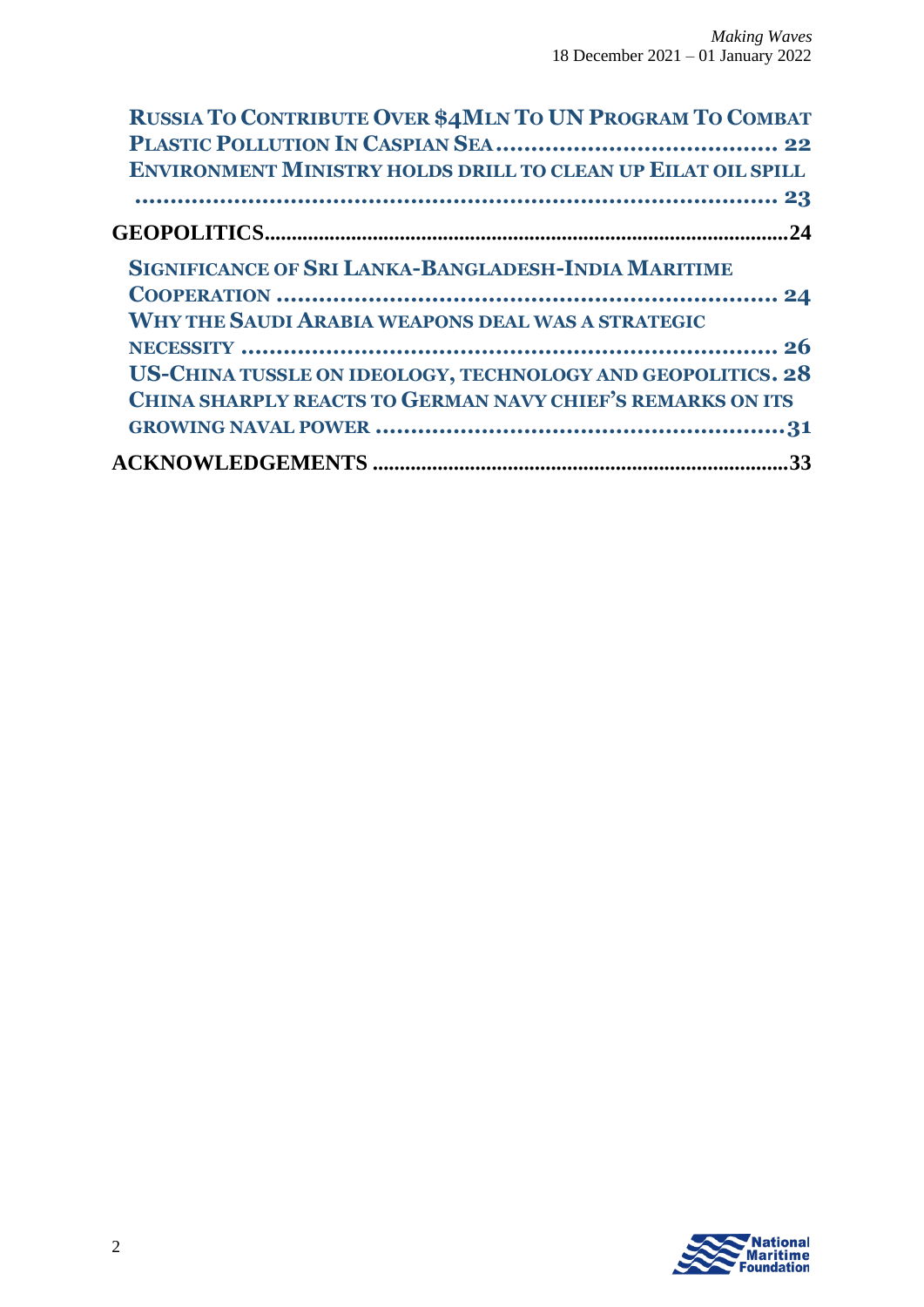# <span id="page-3-0"></span>MARITIME SECURITY

# <span id="page-3-1"></span>**175 COUNTRIES MOVE TO END ILLICIT ACTIVITIES IN GULF OF GUINEA**

- Adaku Onyenucheya

The International Maritime Organisation (IMO) Assembly has charged the Governments of its 175 member states to assist in the prevention of piracy and armed robbery against ships as well as other illicit activities in the Gulf of Guinea. The charge was made as part of the series of resolutions adopted by the IMO Assembly at the concluded 32nd session held in London following concerns on the incessant attacks and illicit activities in the GoG. Part of the resolution includes a comprehensive action to address seafarers' challenges during the COVID-19 pandemic, consolidating issues related to crew change, access to medical care, key worker designation and seafarers' prioritisation for COVID-19 vaccination.

According to the IMO Assembly, there are serious concerns on the safety and security of the maritime industry and the seafaring community as a result of the attacks against ships sailing in the Gulf of Guinea and the grave danger to life. The IMO Assembly also stated that it is also concerned about the serious risks to navigational safety and the environment that attacks by pirates, armed robbers and other criminals may cause. The assembly urged governments that have not yet become parties to the 2012 Cape Town Agreement on fishing vessel safety to consider doing so by October 11, 2022, the tenth anniversary of the Agreement's adoption. While acknowledging the efforts made by countries in the region as well as other entities, the assembly urged governments to cooperate with and assist States in the Gulf of Guinea to develop their national and regional capabilities to improve maritime governance in waters under their jurisdiction. The assembly also urged governments to prevent piracy, armed robbery against ships and other illicit maritime activities following international law, in particular, the United Nations Convention on the Law of the Sea (UNCLOS). The assembly further urged governments to assist States to build capacity to interdict and bring to justice those who commit crimes.

Such assistance, the assembly stated, include strengthening of the legal frameworks, including anti-piracy laws and enforcement regulations, training of national maritime law enforcement agencies, promoting anti-piracy and law enforcement coordination and cooperation procedures between and among States, regions, organisations and industry; and the sharing of information On capacity-building, the IMO Assembly adopted a strategy to address the needs of member states including issues identified through the IMO Member State Audit Scheme (IMSAS); and achieve the maritime aspects of the 2030 Agenda and Sustainable Development Goals (SDGs), through a focus on supporting the development and implementation of robust national maritime

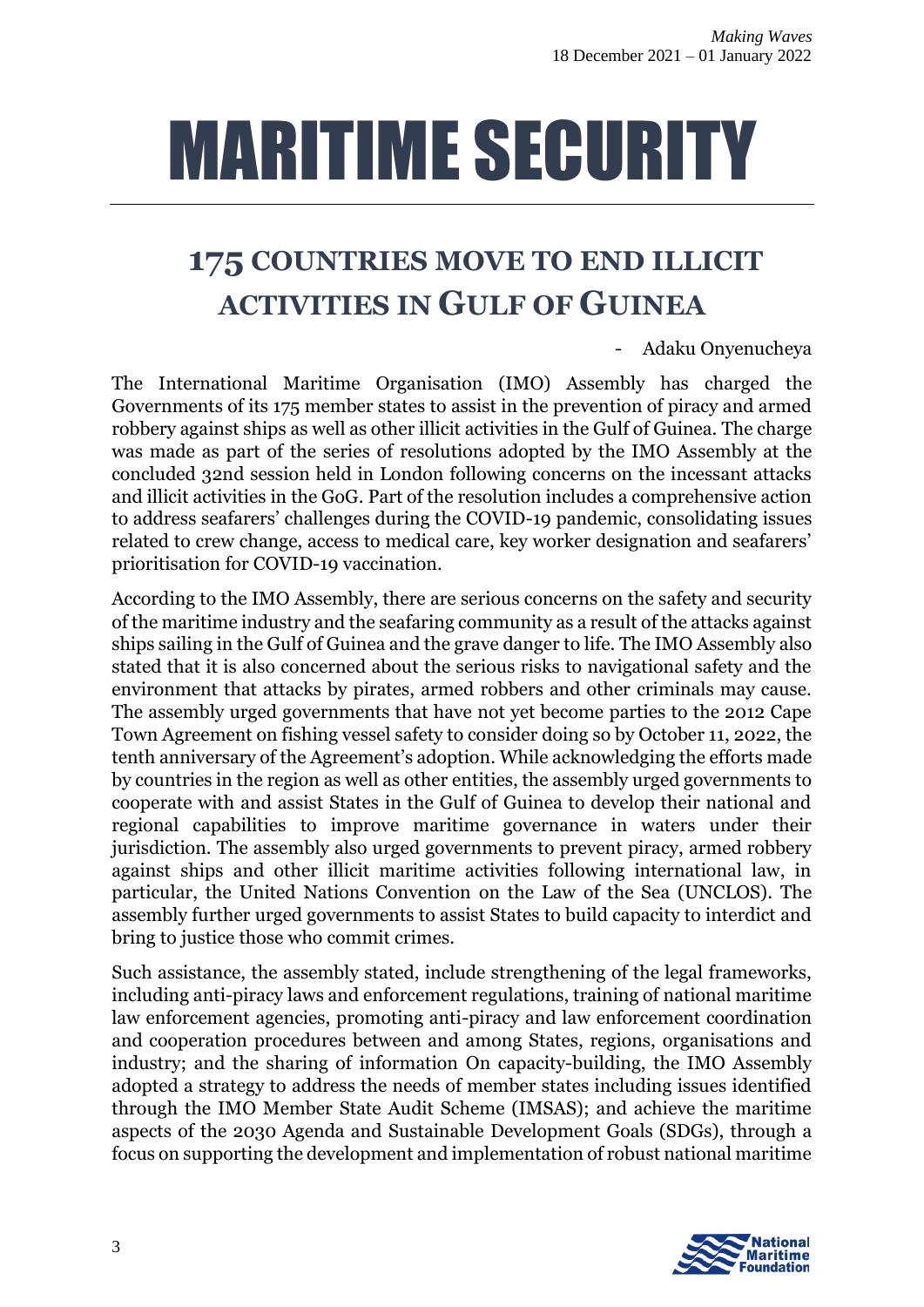policies and strategies predicated on harnessing the full potential of the maritime economies.

**Source:** [The Guardian;](https://guardian.ng/business-services/maritime/175-countries-move-to-end-illicit-activities-in-gulf-of-guinea/) 29 December 2021

#### <span id="page-4-0"></span>**VIETNAM, INDONESIA INTENSIFY COLLABORATION IN MARITIME SECURITY, SAFETY**

- VNA

The Vietnam Coast Guard and the Indonesian Maritime Security Agency on December 28 signed a memorandum of understanding (MoU) on cooperation in strengthening maritime security and safety between the two forces. The signing ceremony was held online. The MoU marks the official beginning of the close and comprehensive cooperation between the two agencies since they signed a Letter of Intent on enhancing bilateral cooperation on August 23, 2017. The MoU sets forth specific contents and clearly defines the responsibilities and authority of each party in the process of implementing the document's contents.

Speaking at the signing ceremony, Commander of the Vietnam Coast Guard Major General Le Quang Dao affirmed the importance of collaboration between the two forces. Vice Admiral Aan Kunia, chief of the Indonesian Maritime Security Agency said that the Vietnam Coast Guard is an important partner in Southeast Asia in ensuring maritime security and safety in the region. He expressed his belief that, on the basis of the MoU, the two parties will deepen and expand the bilateral friendship and cooperation. The newly-inked document is expected to serve as a tool, corridor and mechanism for the two sides to enhance mutual understanding, and practical and effective cooperation to settle cases arising at sea. The signing is an important milestone that opens a page of deeper and more comprehensive cooperation in the bilateral relationship between the two sides. The MoU is one of the temporary measures in delimiting the exclusive economic zone between the two countries, contributing to preserving peace, stability, cooperation and development on the region's waters.

**Source:** [Vietnam Plus;](https://en.vietnamplus.vn/vietnam-indonesia-intensify-collaboration-in-maritime-security-safety/219901.vnp) 28 December 2021

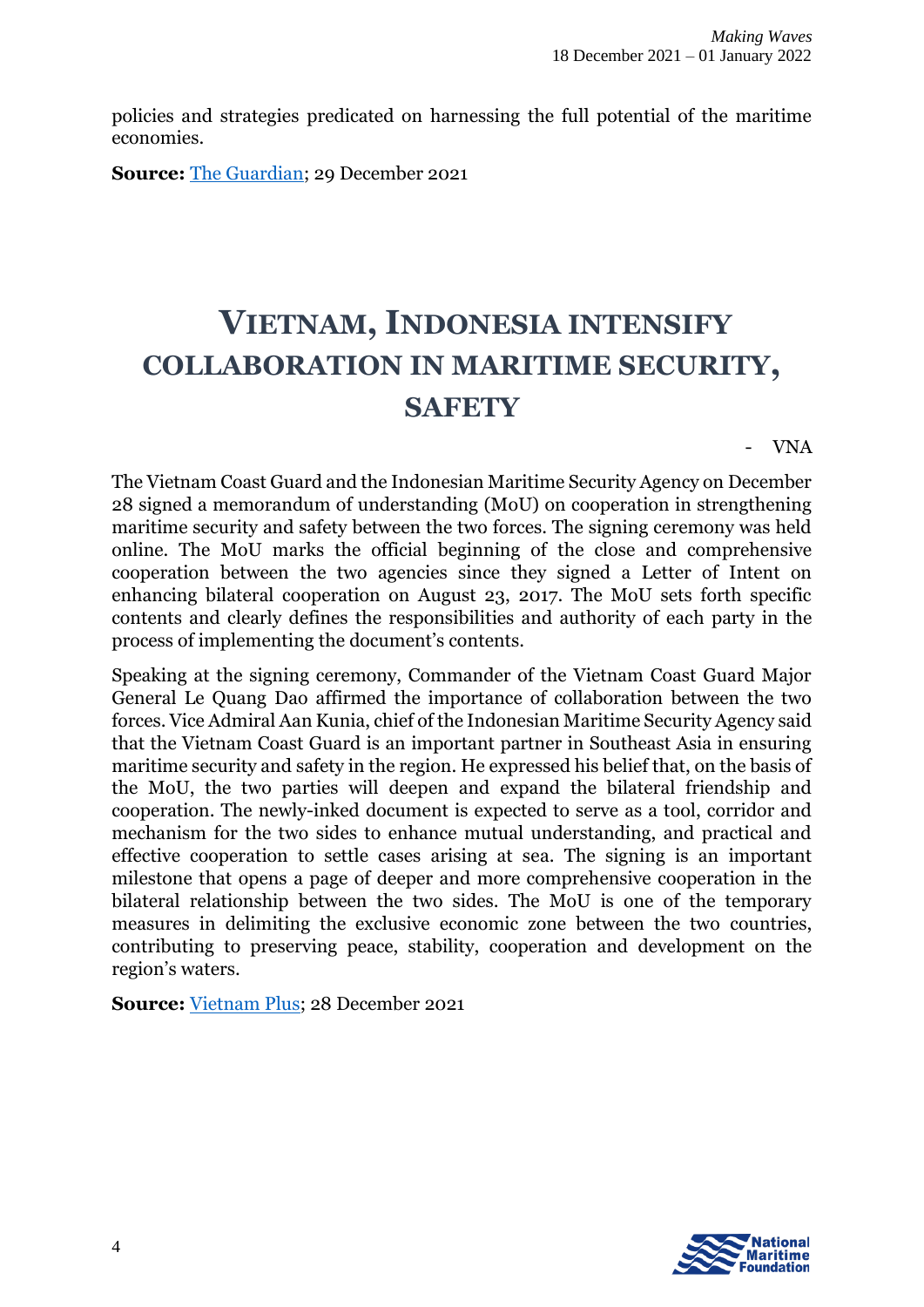#### <span id="page-5-0"></span>**US NAVY SEIZES CACHE OF AK-47 ASSAULT RIFLES**

US 5th Fleet ships have seized approximately 1400 AK-47 assault rifles from a stateless fishing vessel during a flag verification inspection in the North Arabian Sea, according to the United States Naval Forces Central Command (NAVCENT). US Navy patrol coastal ships USS Tempest (PC 2) and USS Typhoon (PC 5) recovered the weapons and over 226,000 rounds of ammunition during a search conducted by embarked US Coast Guard personnel, on 20 December. The weapons and ammunition have since been transported to guided-missile destroyer USS O'Kane (DDG 77) and await 'final disposition,' according to NAVCENT. 'The stateless vessel was assessed to have originated in Iran and transited international waters along a route historically used to traffic weapons unlawfully to the Houthis in Yemen,' NAVCENT added. 'The direct or indirect supply, sale or transfer of weapons to the Houthis violates U.N. Security Council Resolutions and U.S. sanctions.'

After removal of five crew members who identified themselves as Yemen nationals and the illegal weapons, the US Navy determined the stateless vessel to be a hazard to commercial shipping and subsequently sank it. 'U.S. naval forces regularly perform maritime security operations in the Middle East to ensure the free flow of legitimate trade and to disrupt the transport of illicit cargo that often funds terrorism and other unlawful activity,' NAVCENT reported. 'U.S. Navy warships operating in the U.S. 5th Fleet region have seized approximately 8,700 illicit weapons in 2021.'

**Source:** [Shepherd News;](https://www.shephardmedia.com/news/naval-warfare/us-navy-seizes-cache-of-ak-47-assault-rifles/) 24 December 2021

## <span id="page-5-1"></span>**UK UNCLOS INQUIRY: IS UNCLOS FIT FOR PROTECTING HUMAN RIGHTS AT SEA? A COMMENT**

- Elizabeth Mavropoulou

One of the most contemporary challenges international law is facing today is protecting, monitoring, and enforcing human rights at sea. A recently launched House of Lords Inquiry in the United Kingdom examining the UNCLOS applicability in the 21st century is asking amongst other questions, how to address the contemporary challenge of monitoring and enforcing human rights law at sea.

It can be said that human rights at sea are a relatively recent narrative in the long history of UNCLOS. Academics only started writing explicitly on the topic ten years ago (indicative scholarship includes that of Treves 2010, Petrig & Geiss 2014 Evans & Galani 2014, and Papanicolopulu 2018) and there is only one civil society organisation explicitly mandated to raise awareness of human rights abuses at sea. Recently, human rights at sea have made it as a distinct topic of maritime and human rights related policy agendas at UN, regional and national levels. The UK House of Lords Inquiry

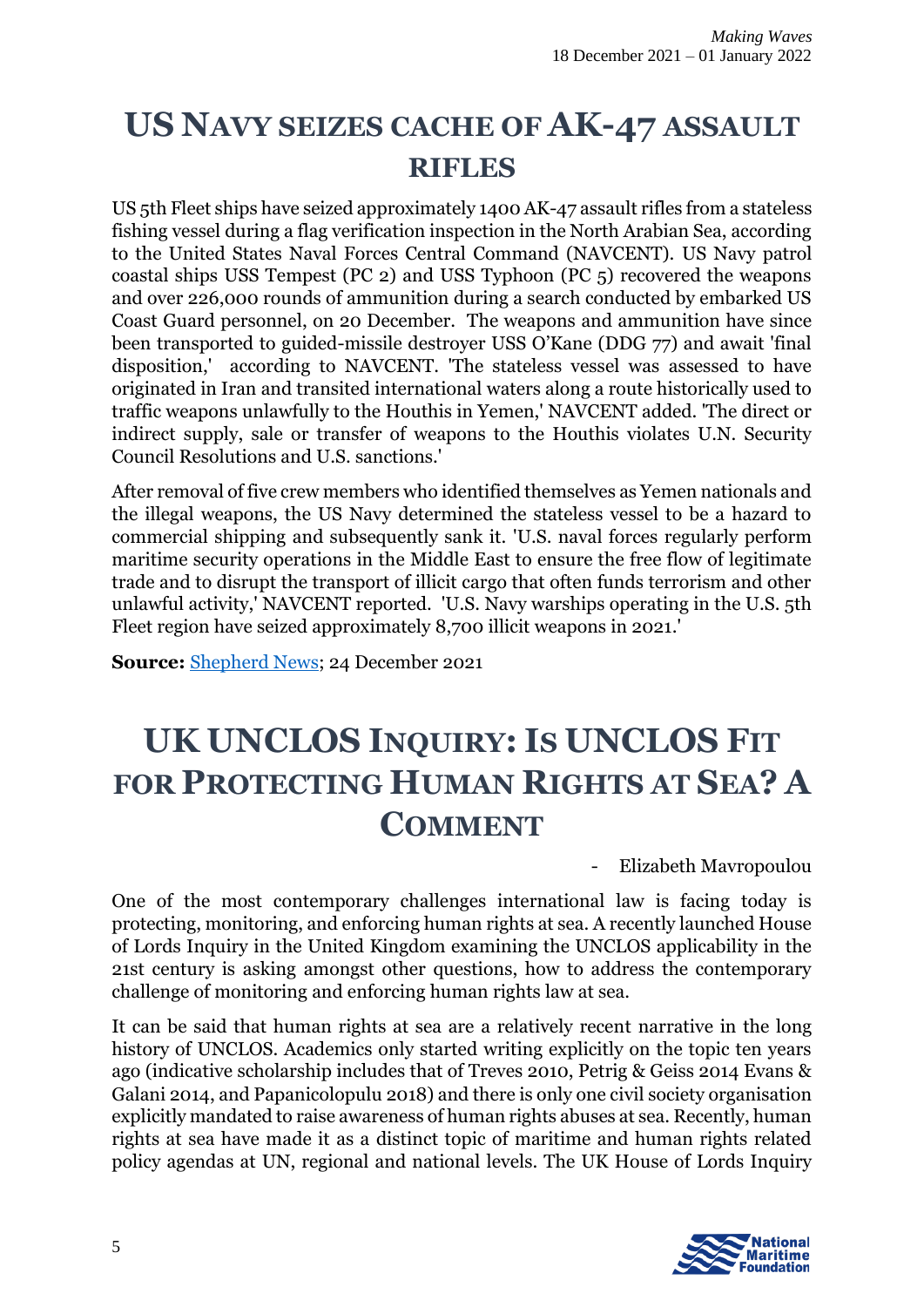into the future of UNCLOS and its applicability in the 21st century launched by the Lords Select Committee on International Relations and Defence is one such example.

#### **A human rights at sea gap**

During the oral evidence stage, it was well acknowledged by the majority of the expert witnesses invited by the Lords that UNCLOS does not explicitly and comprehensively deal with human rights protections at sea (Oral evidence of Haines, Klein, Petrig, Evans and Galani). A dissenting opinion was that of the UK government which remains of the view that UNCLOS does 'address human rights issues in some discreet areas', that have also have been further supplemented by instruments such as the 2006 Maritime Labour Convention and the 2007 ILO Work in Fishing Convention as well as IMO Guidelines.

As it has been argued on the blog before, the UK's position reflects a narrow and somewhat flawed understanding of human rights obligations at sea that still incorrectly equates human rights with minimum labour and welfare standards on board UK-flagged commercial shipping and fishing vessels. This flawed perception has severe consequences for the human rights of people who found themselves at sea around the world and in the UK's territorial waters and who are not always at sea for employment purposes, (if they have an employment contract in the first place), but also for purposes of recreation, military, or in search of asylum. Throughout the oral evidence stage, experts have sought to explain to the Committee that the protection of human rights at sea cannot rest on the limited maritime jurisdictional competencies established under UNCLOS. In other words, despite its detailed regulation on maritime delimitation and states' jurisdictional competencies within the various maritime zones (UNCLOS Part I -VII), as well as general guidance on how to use the oceans' natural resources in accordance with the principle of the common heritage of mankind (Part XI, Article 136) UNCLOS says little, if anything, on the application of and compliance with human rights at sea.

In fact, one could argue that UNCLOS alone can hinder the monitoring and enforcement of human rights because of the principle of the exclusive jurisdiction of the flag state (Article 92 (1)), a fortiori in cases where the flag state is an open registry or flag of convenience. Essentially, under UNCLOS, flag states – namely administration entities licencing the flag of the coastal state-, are legally responsible to ensure the effective application and compliance with human rights on board their registered vessels, wherever they might be. In the case of flags of convenience, these are often protected by the corporate veil from commercial accountability, as an effective licensee of the coastal state. The challenge of effective monitoring and enforcement of human rights at sea is further compounded by conflicting legal obligations between the commercial flag administration and the shipowner, ship manager, insurer and legal contractual requirements for strict confidentiality. This system is one of the single most significant barriers to transparency as to the scale of human, labour and social rights abuses at sea occurring on the high seas. This is not to say that UNCLOS has failed the world, or that it has become irrelevant for the 21st century. On the contrary, UNCLOS should be better understood as a 'framework convention', one of many in international law, setting the general rules and principles surrounding the use of the seas and the oceans. It must also be seen as a product of its time, an instrument that could not have foreseen most of the contemporary human

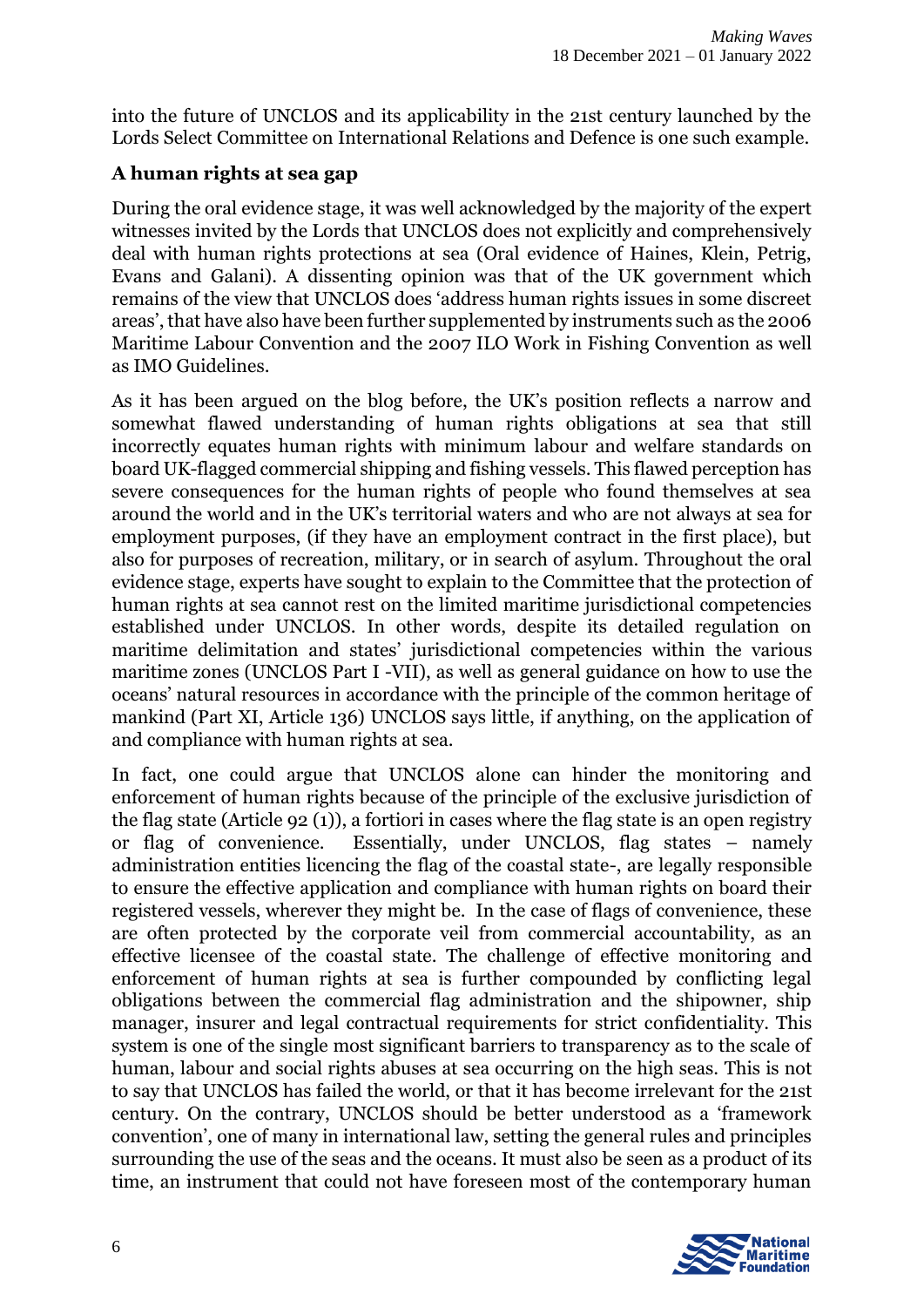rights challenges that arise in today's maritime environment, and which require careful attention. One of the challenges that require the attention of international lawyers as aptly summarised by Prof. Petrig in her oral evidence is the serious 'seablindness' of international human rights law'.

#### **Fighting the law's sea blindness**

The way to fight the sea-blindness of international human rights law is not necessarily by creating new law, but rather to take a holistic approach when conceptualising and dealing within the context of human rights at sea. This holistic approach could start by broadening the understanding of human rights at sea to go beyond seafarers, and fishers' rights to include indigenous fishers, children at sea, refugees and migrants at sea, victims of trafficking or forced labour at sea, to the victims of sexual assault on board cruise ships. A second step is to refine the application of human rights law at sea by clarifying the scope of human rights obligations at sea, the duty bearers (flag state, port state, coastal state), often acting through private actors, and when interpreting the law to take into account the spatial dimension of the seas and the oceans. Lastly, and as Papanicolopulu proposes the protection of human rights at sea can be enhanced by unifying the existing various self-contained regimes concerning the protection of people at sea, which spread across UNCLOS, human rights law, refugee law and labour law standards into one single legal regime.

The Inquiry on UNCLOS has now closed and a Report will be published by the Lords some time in 2022 answering these timely and pressing questions in light of the oral and written evidence received. Meanwhile, the UK is soon to pass legislation that goes squarely against the concept of respecting human rights at sea. The proposed Nationality and Borders Bill will seek to endanger life at sea by allowing the Border Force to intercept and push backs migrant boats violating the UK's human rights obligations, it will criminalise civil society search and rescue organisations performing the duty to rescue people in distress at sea (analysed here) and penalise those few who will survive the Channel crossing. Human rights at sea are to become more and more a compelling subject of academic and policy research and hopefully judicial scrutiny. There are still questions to be posed and answered.

**Source:** [ejiltalk.org;](https://www.ejiltalk.org/uk-unclos-inquiry-is-unclos-fit-for-protecting-human-rights-at-sea-a-comment/) 27 December 2021

### <span id="page-7-0"></span>**HOW PALK BAY LURES DELTA FISHERS INTO SRI LANKAN NAVY'S NET**

- Antony Fernando

MAYILADUTHURAI: Seven fishermen from Mayiladuthurai district figured among the 13 who on Monday set out to sea from Pudukkottai district and were arrested late that night by the Sri Lankan navy for allegedly crossing the International Maritime Boundary Line (IMBL). This, coastal delta native fishermen say, is not an isolated incident, pointing to conflicts and the lure of tranquil sea at Palk Strait as making them to risk it all and migrate to fish. P Selladurai, a boat-owning fisherman from Vanagiri in Mayiladuthurai district said, "I have been fishing from Palk Bay for years. I brought

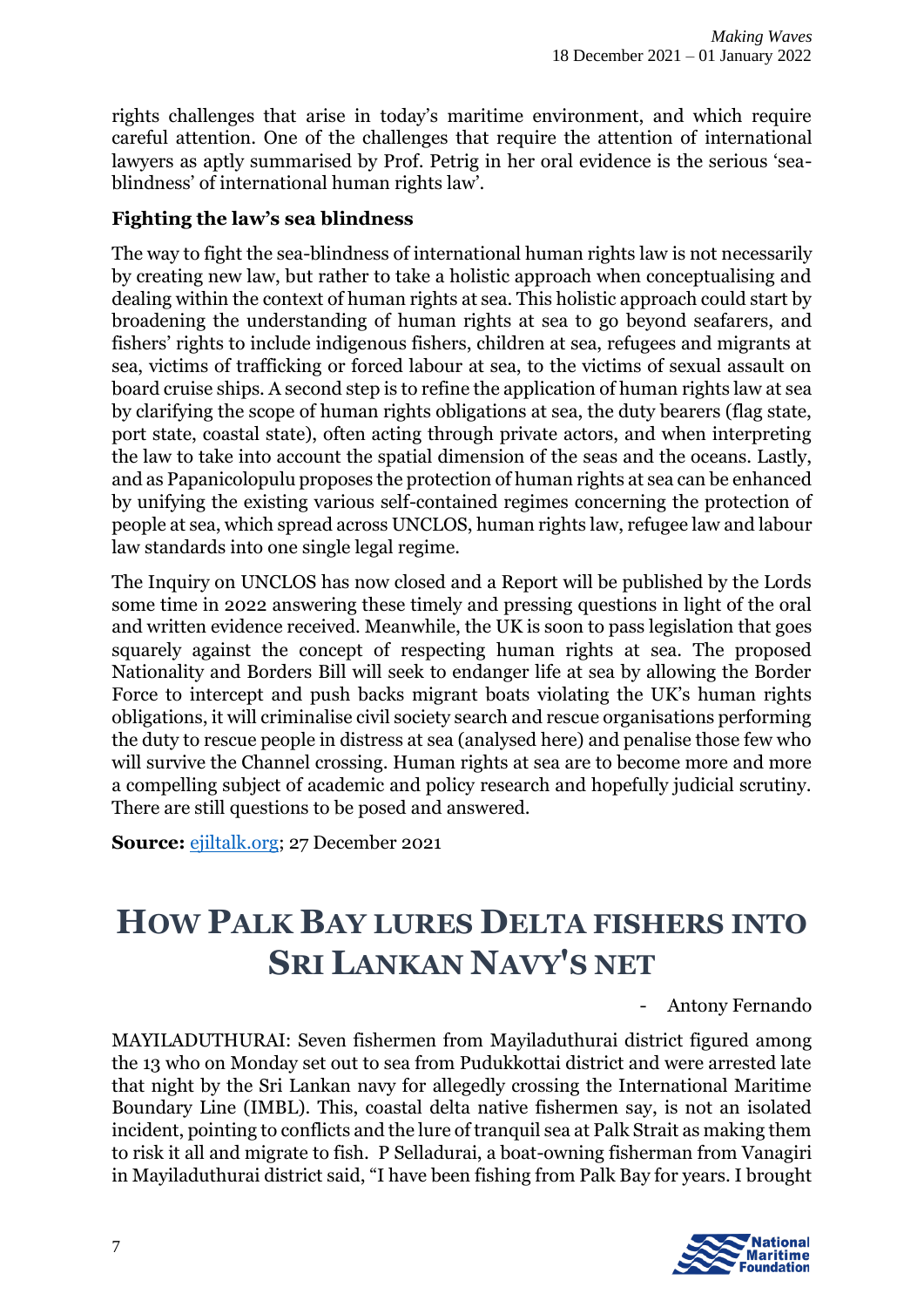my vessel here to Jegathampattinam (in Pudukkottai) because I do not have a harbour at my village. I do not wish to berth at Poompuhar harbour because of differences we have with them like their use of purse seine nets. So I migrated to Jegathampattinam where we can fish in unison with the Palk Bay villagers." With the Palk Bay bordering five coastal districts between Nagapattinam and Ramanathapuram, fishers in the region carry out fishing in Palk Strait on alternate days of the week, in a rotational policy between mechanised boats and motorised boats. The lone conflict they have is reportedly with Sri Lanka which arrests them for allegedly crossing the IMBL, with delta native fishers among them. It may be noted that one of the two boats that were seized by the Sri Lankan navy during Monday's arrest of 13 fishermen was a trawler from Sembanarkoil block in Mayiladuthurai district. It was, however, operating from Jegathampattinam harbour.

Sources said nearly 150 such boats from Mayiladuthurai district are operating from the Jegathampattinam harbour and the fish landing centre at Kottaipattinam in Pudukkottai district. Some of the fishers from Nagapattinam district also operate from Mallipattinam in Thanjavur district. P Balamurugan, a fisher representative from Jegathampattinam said, "Fishers from other districts migrate to Palk Bay because the waters in Palk Strait are tranquil, especially during monsoon, as compared to the Coromandel waters. They respect the law of the land. But they are also facing the same conflict with the Sri Lankan Navy as us when it comes to fishing."

**Source:** [The New Indian Express;](https://www.newindianexpress.com/states/tamil-nadu/2021/dec/23/how-palk-bay-lures-delta-fishers-into-srilankan-navys-net-2398760.html) 23 December 2021

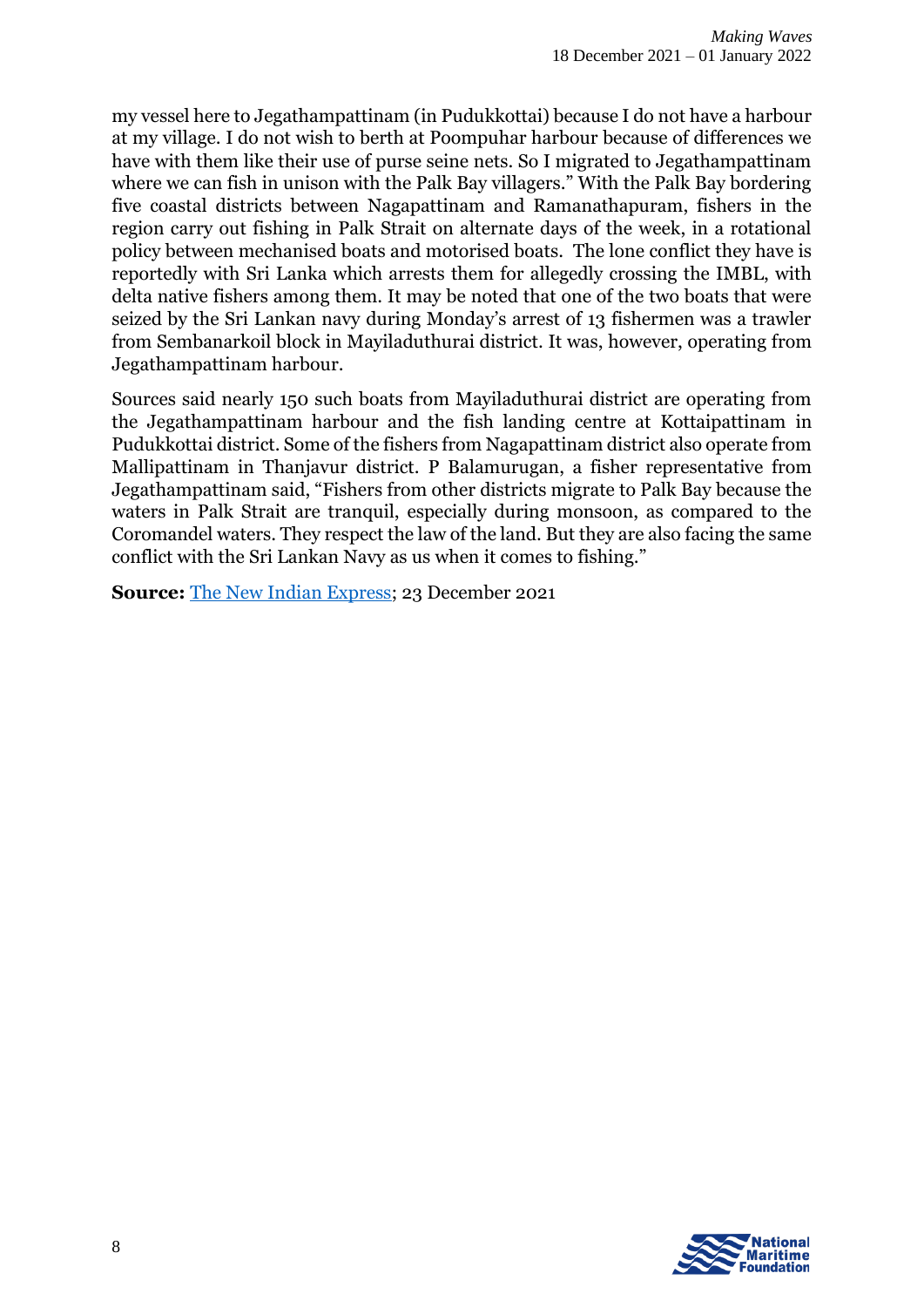# <span id="page-9-0"></span>MARITIME FORCES

### <span id="page-9-1"></span>**INDONESIAN MARITIME AGENCY HAILS SUCCESS OVER NATUNA DRILLING**

The Maritime Security Agency (Bakamla) has hailed last month's completion of a sixmonth drilling project on Indonesia's continental shelf in the North Natuna Sea as a "victory" over China's constant objections. In the past two years, interventions from China through a "grey hull" naval approach and diplomatic threats became increasingly common around the Natuna Islands.

The archipelagic regency and the surrounding waters are located between the Malay Peninsula and the island of Borneo to the south of the South China Sea, one of the most disputed bodies of water in the world. China has unlawfully claimed ownership of the sea as well as part of Indonesia's territorial waters and seabed, over which the country has the right to conduct economic activities like oil and gas exploration and fishing. This included contractual activities with foreign companies, such as the United Kingdom's independent Harbour Energy and Russia's state-owned Zarubezhneft, which operated offshore drills in the Indonesian regency. The island chain was constantly under guard by the Indonesian Navy and Bakamla, which essentially functions as the national coast guard. The drilling activity at two natural gas appraisal wells in the Tuna Block began in June and was completed in late November. Bakamla chief Vice Adm Aan Kurnia said Indonesian patrol vessels were occasionally found shadowed by Chinese Coast Guard vessels 4-5 nautical miles from the drilling site. But on the completion of drilling last month, he said Indonesia had "scored a point". Aan added that the agency would continue to enforce the nation's territorial rights and report any disagreements to the Office of the Coordinating Political, Legal and Security Affairs Minister as well as the Foreign Ministry.

"The point is, they [Chinese vessels] did not disturb us physically and the drilling was completed," Aan told reporters on Wednesday (Dec 22) during a year-end review of the agency's work. Following the successful completion of the appraisal drilling, Harbour Energy is seeking to finalise its investment to develop the Tuna Block in 2023 with initial production planned for 2026, according to industry publication Energy Voice. Drilling continued despite the movement of Chinese research ship Haiyang Dizhi-10 in the area between August and October, which caught the attention of NGOs like the Indonesia Ocean Justice Initiative (IOJI). Jakarta and Beijing have reciprocally summoned their envoys over the past two years, mostly discreetly, to lodge protests over the activities in Natuna waters.

In some instances, bilateral tensions have flared from hostile engagements at sea, underscoromg Asean's insistence on the need for a code of conduct in the South China Sea. The North Natuna Sea is located along the southern edge of the hotly contested body of water, over which a handful of South-East Asian nations have overlapping

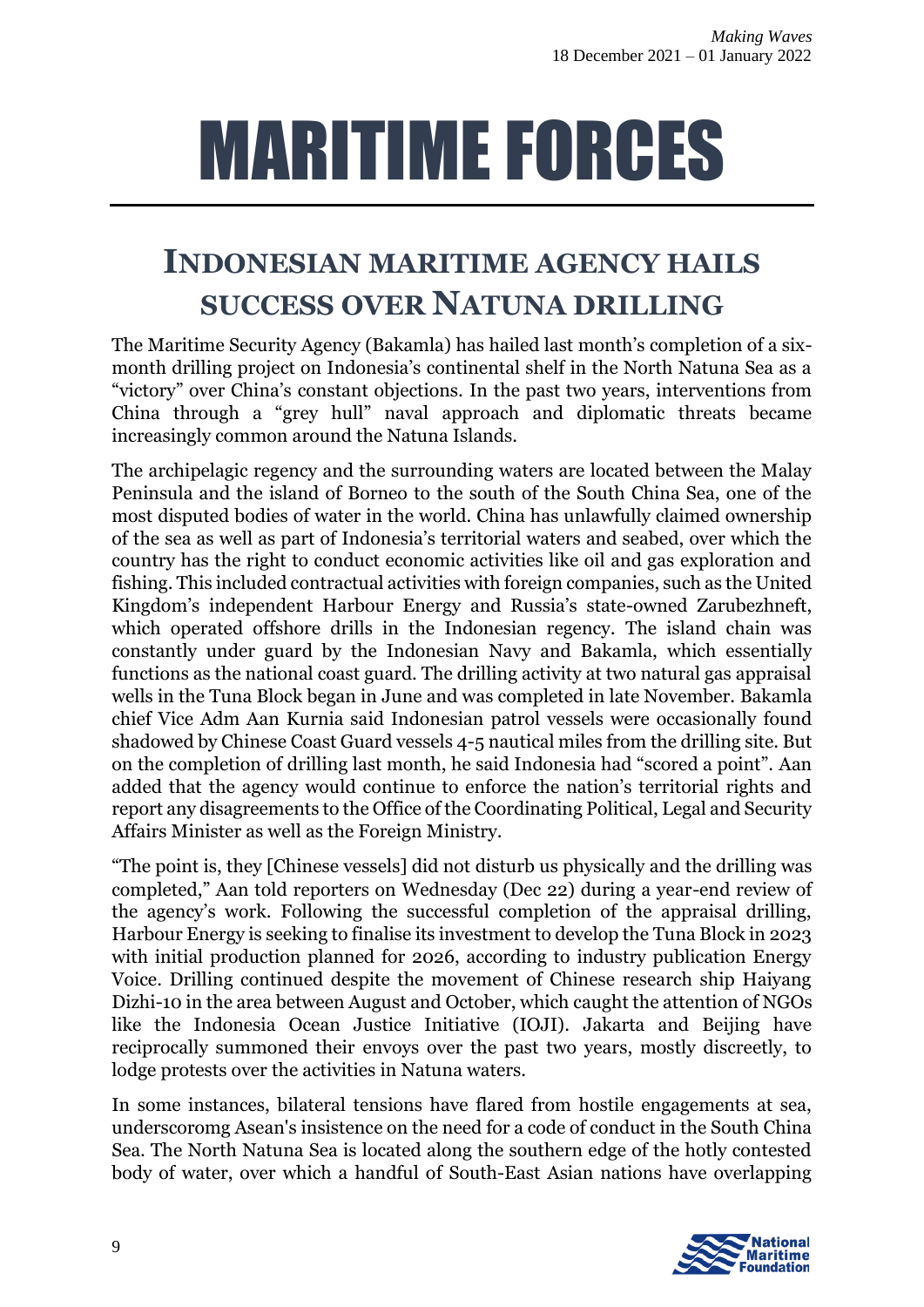claims with China, including Malaysia, Vietnam and the Philippines. Beijing made sweeping claims over the South China Sea, which an international tribunal invalidated in 2016. Indonesia is not a claimant in the dispute, but China has insisted it has a claim in "relevant waters", a term that has been rejected for its incompatibility with the 1982 United Nations Convention on the Law of the Sea (Unclos). Eddy Pratomo, an international law professor at Diponegoro University, said Indonesia was coming from a much stronger legal standpoint that allowed it to ignore China's repeated protests that the drilling site encroached the nine-dash line underpinning its claims.

"With the completion of drilling, China's protests are now completely irrelevant, because the objective has been achieved," Eddy told The Jakarta Post. Bakamla chief Aan said he had invited his counterparts from five Asean nations to a meeting in February 2022 in Batam, Riau Islands province, to "share experiences and foster brotherhood" among the countries facing similar challenges in the context of China's claims. He said it was important to present a coordinated approach to such incidents, especially following reports on the presence of China's maritime militia in the waters of the South China Sea claimants. China reportedly disrupted similar drilling projects in Malaysian and Vietnamese waters this year. Indonesia has invited Brunei, Malaysia, the Philippines, Singapore and Vietnam to convene next year as part of the Asean Coast Guard Forum, which met virtually in October. "We will share experiences on how to respond in the field when we face the same 'disturbance,'" he said, without mentioning China by name. The Chinese Embassy in Jakarta was not immediately available for comment.

**Source:** [The Star;](https://www.thestar.com.my/aseanplus/2021/12/24/indonesian-maritime-agency-hails-success-over-natuna-drilling) 24 December 2021

#### <span id="page-10-0"></span>**FORCES HOLD SYNERGISTIC EXERCISE TO PREPARE FOR CHINA CHALLENGE**

#### - PNS

Honing their operational readiness to meet any challenge from China, the three forces and more than 3,000 elite para commandos and Special Forces are carrying out a combined exercise in the strategically-important Andaman and Nicobar islands. This multi-domain exercise is taking place weeks after the three services carried out similar drills along the Line of Actual Control (LAC) in Ladakh and the Line of Control (LoC) facing Pakistan in Jammu & Kashmir.

This multi-domain exercise is taking place weeks after the three services carried out similar drills along the LAC in Ladakh and the LOC facing Pakistan in Jammu & Kashmir. Giving details of the current exercise, sources said here on Wednesday the exercise is currently in progress at the Nicobar group of islands of Andaman and Nicobar Islands. As part of the exercise, troops of the Indian Army, Navy, and Air Force

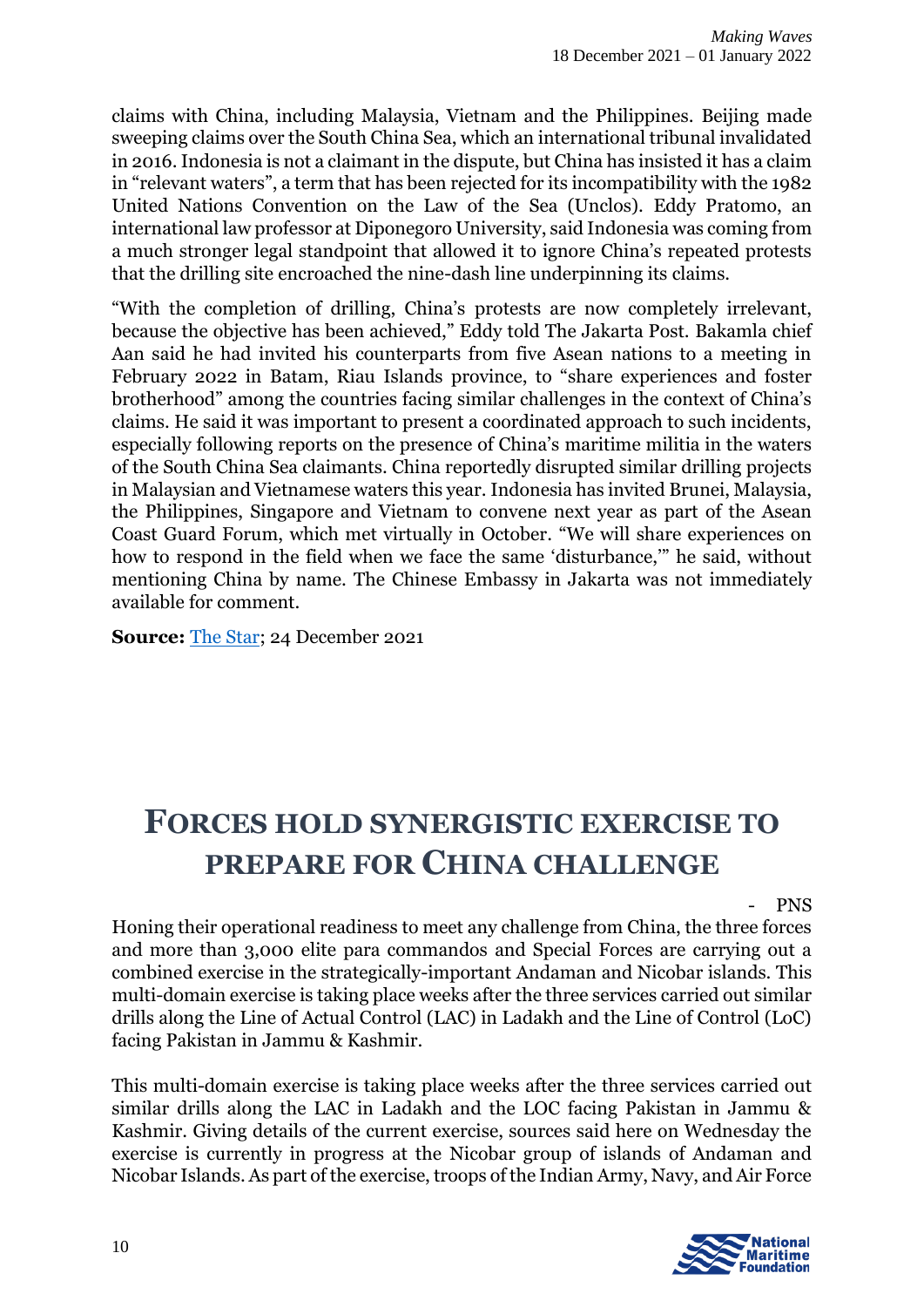were mobilised for amphibious landing, in close coordination with the para drop of airborne troops.

Amphibious landing involves the ground troops landing at the seashore from the ships under covering fire from the warships and aircraft. The rapid response capability of Shatrujeet Brigade has validated wherein the paratroopers who had moved from mainland executed airborne drop in an island territory of Andamans in a realistic tactical setting under the overall command and control of Andaman and Nicobar Command, the only joint services operational command of the defence forces of India. Lt General Ajai Singh, Commander-in-Chief Andaman Nicobar Command, witnessed the Airborne Exercise and complimented the paratroopers for their battle readiness. The exercise saw the transport planes para dropping light tanks and assault vehicles along with the troops. The Shatrujeet Brigade had earlier participated in the same exercise at the LAC and LOC. The Andamans is very important for Indian interests as most of the sea lanes ferrying Indian imports and exports pass through them close to the Islands. India has to ensure that trade takes place unhindered.

Moreover, China is increasingly flexing its maritime muscle in the region and the Indian security establishment is keen to test all its equipment and troops to meet any threat, they said. Over the years India has developed vast infrastructure there including airbases with the capability of launching front-line fighter jets including SU-30s, Mirage, and Jaguars. These bases have manifold increased the strategic reach of the Indian forces to meet any challenge in the Indian Ocean and the Bay of Bengal. This series of exercises is also an effort to validate the doctrine of fighting the war jointly in perfect coordination and achieve the military objective in the shortest possible time. Similar exercise at some other strategically important places may take place in the coming weeks, sources added.

**Source:** [Daily Pioneer;](https://www.dailypioneer.com/2021/page1/forces-hold-synergistic-exercise-to-prepare-for-china-challenge.html) 23 December 2021

## <span id="page-11-0"></span>**INDIA SUCCESSFULLY TESTS SHORT-RANGE BALLISTIC MISSILE 'PRALAY' OFF ODISHA COAST: DRDO**

- Gloria Methri

India successfully test-fired short-range surface to surface-guided ballistic missile 'Pralay' off the Odisha coast, in an added boost to the country's Defence prowess. The solid-fuel, battlefield missile developed by Defence Research Development Organisation (DRDO) is based on Prithvi Defence Vehicle from the Indian ballistic missile programme. The Pralay missile, launched from the APJ Abdul Kalam Island around 10.30 am, met all the mission objectives, officials said. A battery of tracking instruments monitored its trajectory along the coastline, they said. Pralay is a 350-500 km short-range, surface-to-surface missile with a payload capacity of 500-1,000 kg.

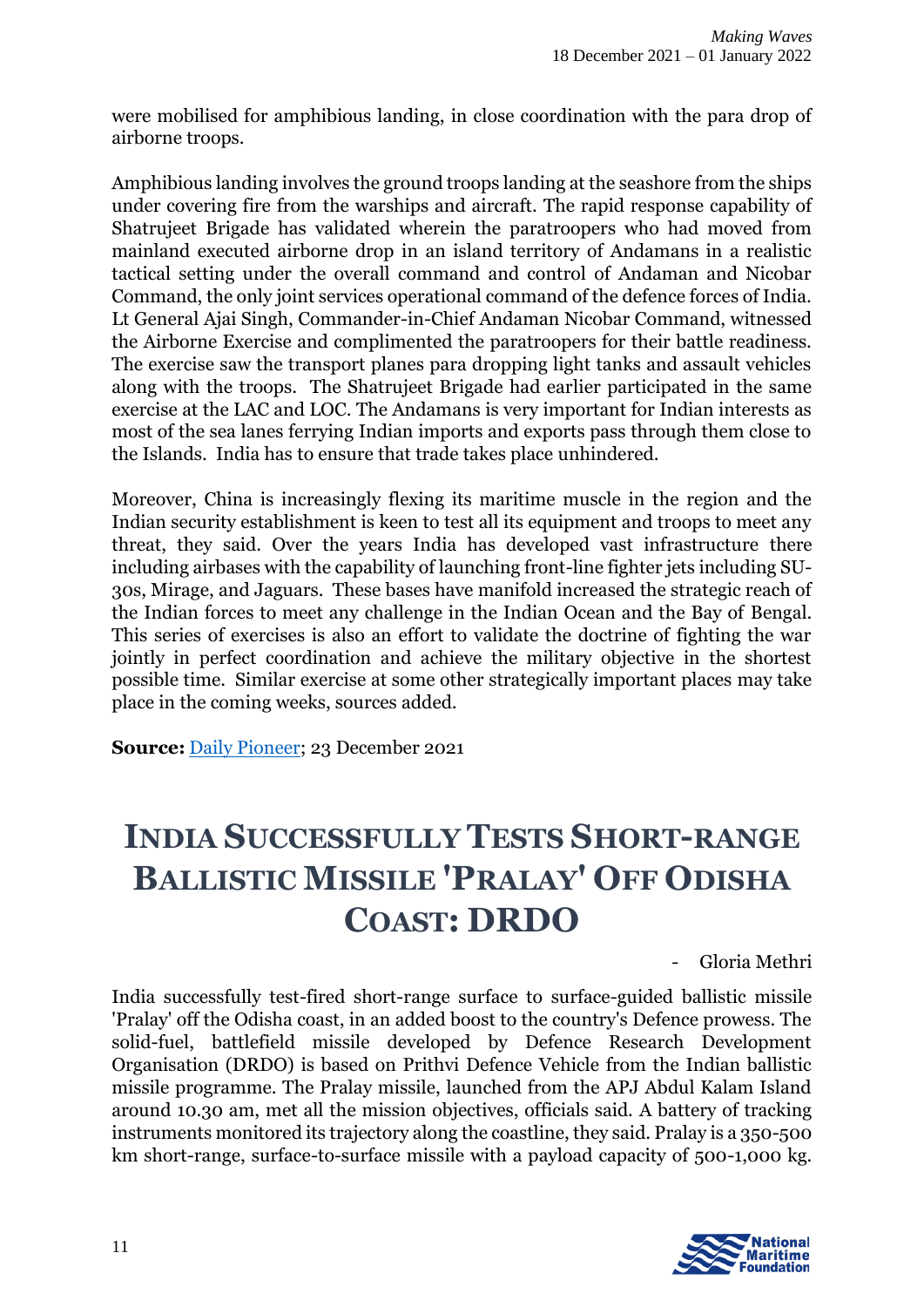The project to develop Pralay was sanctioned in March 2015 with a budget of ₹332.88 crores.

#### **India successfully test-fires Agni Prime Missile**

The development comes just days after India successfully test-fired its new generation Agni Prime Missile. The Agni-P is a new advanced variant of the Agni class of missiles. The surface ballistic missile with a range of 1000 to 2000 km, was tested in Balasore, Odisha. The new Prime variant of the nuclear-capable strategic missile met all its mission objectives with a high level of accuracy, the DRRDO said. Notably, the nuclear-capable missile was earlier test-fired for the first time by the DRDO on June 28, 2021, at the Odisha coast and it was also successful. The successful test becomes yet another leap towards the government's 'Make in India' initiative.

#### **India bolstering its defence**

Earlier this month, India had successfully tested the air version of the BrahMos supersonic cruise missile. According to the R&D organisation, the missile was successfully test-fired from supersonic fighter aircraft Sukhoi 30 MK-I. The test-firing was carried out from Integrated Test Range in Chandipur off the Odisha coast on Wednesday morning.

Prior to that on December 7, the Indian Navy's indigenously designed and developed Vertical Launched Short Range Surface to Air Missile (VL-SRSAM) was successfully test-fired from a static vertical launcher in the Integrated Test Range (ITR). The VL-SRSAM, developed by the Defence Research and Development Organisation (DRDO) for the Indian Navy, has an operational range of 50 to km distance and features midcourse inertial guidance through fibre optic gyroscope and active radar homing in the terminal phase.

**Source:** [republicworld.com;](https://www.republicworld.com/india-news/general-news/india-successfully-tests-short-range-ballistic-missile-pralay-off-odisha-coast-drdo.html) 22 December 2021

### <span id="page-12-0"></span>**THE PHILIPPINES' DEEPENING TIES WITH INDIA**

- Akash Sahu

INDIA's Act East policy seems to be taking strides in matching the rhetoric its foreign policy establishment has put out for so long. More particularly, India has engaged with partners in the Pacific where potential for strategic cooperation was, for many reasons, unexploited. The Philippines is one such Asean country with which India's recent engagements have seen considerable improvement. India and the Philippines are both vibrant democracies with large demographic capacities. The strategic calculations in Manila seem to have found New Delhi willing in maintaining the regional Indo-Pacific balance of power and deepening bilateral relations for mutual growth.

#### **Recent developments**

The Philippines has decided to buy at least seven Dhruv Advanced Light Helicopters (ALH) and eight Dornier 228 aircraft from India. Both countries also signed the

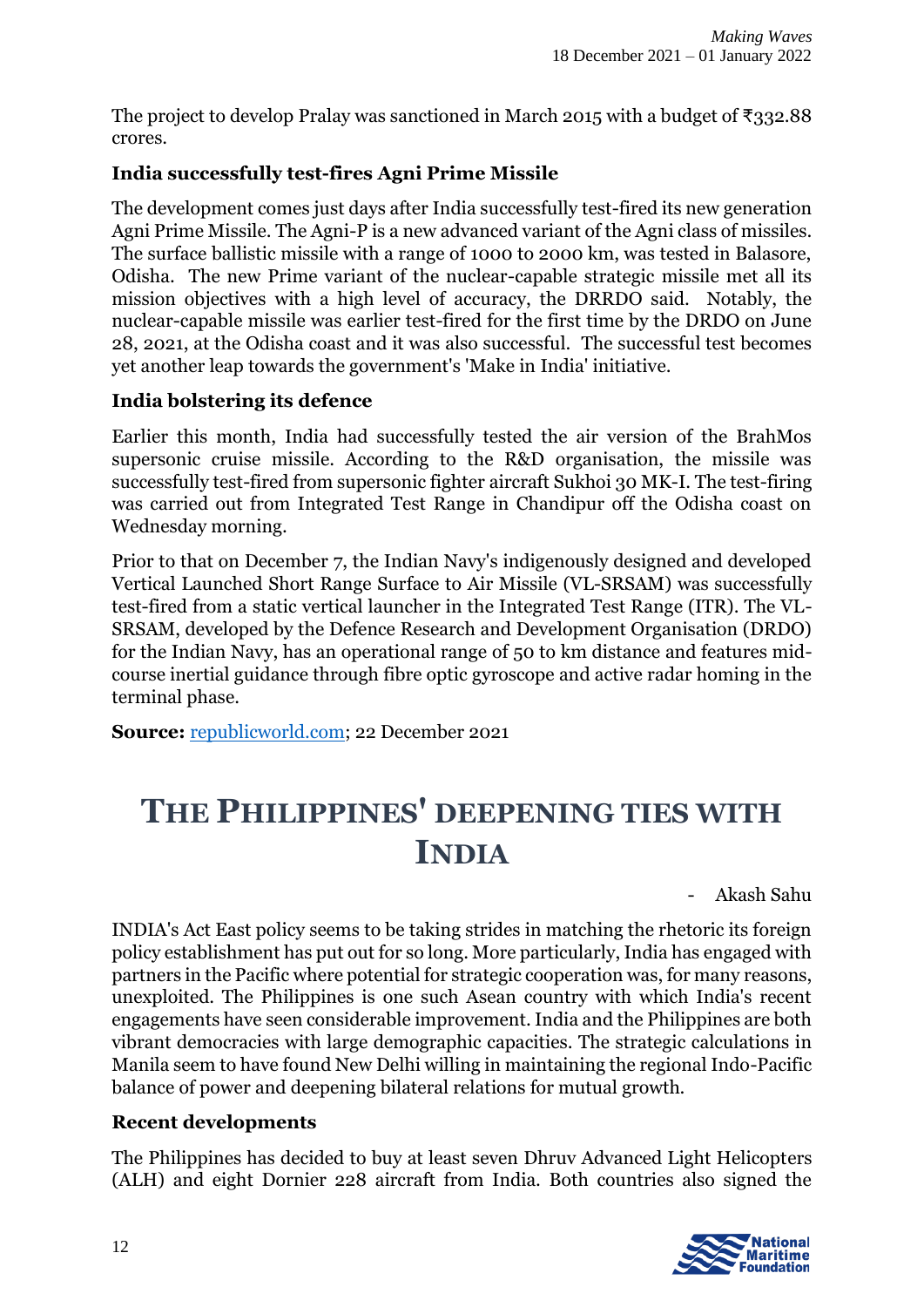"Implementing Agreement" in March, 2021 which will facilitate arms purchases between them. Philippine Defense Secretary Delfin Lorenzana had conveyed that his country was interested in buying the BrahMos missiles from India. In 2020, the Philippines' Secretary of Foreign Affairs Teodoro Locsin Jr. and Indian External Affairs Minister S. Jaishankar chaired a joint commission on bilateral cooperation and decided to strengthen defense engagements, maritime cooperation and defense training. They also agreed to cooperate on counter-terrorism and information sharing, among other different areas such as tourism. India's INS Ranvijay and INS Kora were deployed in the Pacific in August 2021 for a maritime partnership exercise with the Philippines' BRP Antonio Luna in the West Philippine Sea. Many operational maneuvers in the exercise allowed for greater interoperability between the two navies.

The Philippines Department of Trade and Industry (DTI) has been coordinating with the Federation of Indian Chambers of Commerce and Industry (FICCI) to promote bilateral trade and business ties. A preferential trade agreement (PTA) between the two countries, which will boost the value and volume of bilateral trade, may soon see the light of the day. Last year, the Philippines' imports from India stood at \$1.51 billion and exports to India amounted to \$547.98 million. Philippine Trade Secretary Ramon Lopez said that there was huge potential for greater economic exchange between the two countries.

#### **Strategic convergence**

The ups and downs in the Philippines' relationship with Beijing has been commented upon by analysts worldwide. But the conflict over territorial claims in their adjoining maritime region is still a bone of contention. The increasingly assertive position that China has taken in the South China Sea since the onset of the Covid-19 pandemic has worried Southeast Asian countries, and naturally also shot up concerns in Manila. The Duterte administration, which was set on improving ties with China and could even have been perceived as anti-US many times, began to mend relations with Washington last year. The Visiting Forces Agreement (VFA) between the US and the Philippines is a foundational security arrangement which allows presence of US troops on Philippine soil. President Duterte has suspended the termination of the VFA in the interest of Philippine security, citing "great power competition" in the region.

The Philippines' curve back to the US is a strategic development for Indo-Pacific countries like India. Manila has shown that in matters of security it is still conjoined with traditional allies. It has also expressed interest in buying BrahMos missiles from India, which will be its first deterrent capability against China. It may be speculated that given the common anxieties regarding China's conduct in its neighboring areas, the Philippines could find more alignment with the Quad countries.

#### **Multi-alignment**

What brings the Philippines and India together?

Friendship among nations is based on shared history and culture, or a common threat. India and the Philippines may be concerned about the threat to freedom of maritime space in the Indo-Pacific region and a rules-based international order. Hence, a growing bonhomie between New Delhi and Manila may not be very surprising. From the viewpoint of their foreign relations, however, there is an interesting observation.

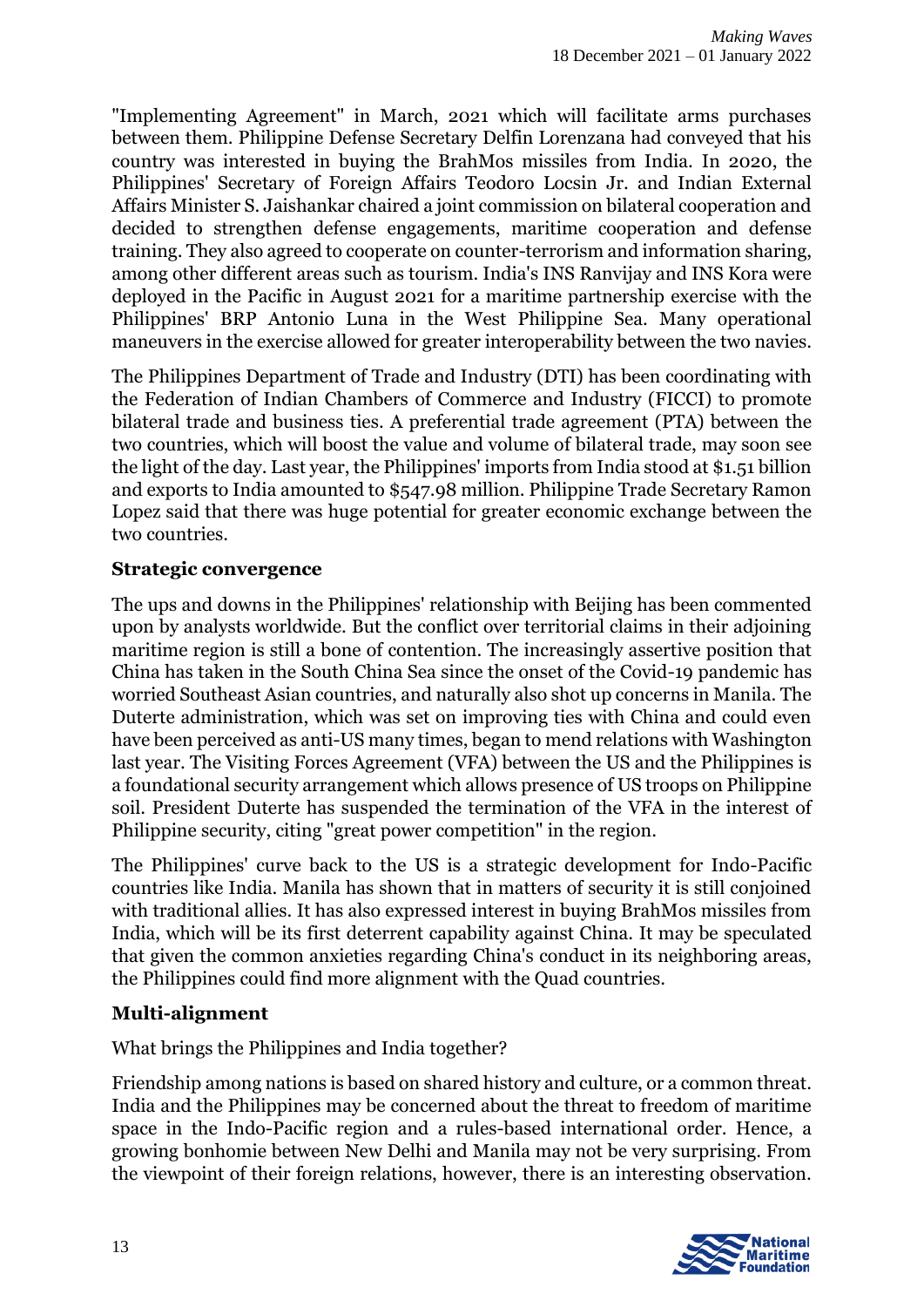India has shifted from its policy of non-alignment during the Cold War to a more pragmatic policy of multi-alignment today, suited to a globalized world. Meanwhile, the Philippines, in the past couple of years, has hinted that it may not be pressed to choose one camp against the other. This stance of not becoming overly dependent on one country, and exercising autonomy to engage with multiple powers based on national and security interests, probably explains the increasing pull Manila has created for New Delhi.

Although bilateral involvement is robust for now, the security environment in Asia is volatile to say the least. It may be essential to create formal channels of dialogue between important political and bureaucratic officials of the Philippines and India in order to sustain this engagement, and translate it into deeper strategic agreement. A more transparent conversation about China and the evolving security situation in the South China Sea may be aptly suited to the bilateral agenda. For both India and the Philippines, engaging with China is more or less obvious if not explicitly desirable. But they may work together to express to Beijing that their territorial sovereignty must be respected, and disputes resolved amicably

**Source:** [The Manila Times;](https://www.manilatimes.net/2021/12/23/opinion/columns/the-philippines-deepening-ties-with-india/1826939) 23 December 2021

# <span id="page-14-0"></span>**CHINESE AIRCRAFT CARRIER SHOWS OFF 'COMBAT CAPABILITY' DURING MILITARY DRILL IN PACIFIC OCEAN**

- Meera Suresh

China has conducted a military drill involving its first aircraft carrier, the Liaoning, east of Okinawa, in the Pacific Ocean. Analysts said the exercises, which had fighter jets and helicopter operations indicated the People's Liberation Army's (PLA) increased combat capability. According to the Japanese Defense Ministry, besides the Liaoning, a Type 055 destroyer, a Type 052D destroyer, two Type 054A frigates, and a Type 901 supply ship took part in the drill. The ships sailed in waters about 300km (186 miles) east of Kitadaitojima in Okinawa Sunday, reported South China Morning Post.

Not just the Liaoning, China's second aircraft carrier Shandong too is conducting a drill in the disputed waters of the South China Sea. Shandong has left its homeport in Sanya for "combat-oriented exercises," according to the Chinese military mouthpiece. The Liaoning set out for a high seas training exercise on the Pacific Ocean last week. The carrier group was spotted about 350km west of the Danjo islands last Wednesday, then crossed the Miyako Strait to enter the Pacific the following day. On the same day, Japan's navy spotted the Type 052D guided-missile destroyer Xiamen passing through the Miyako Strait.

The pictures by the Japanese Defense Ministry show J-15 fighter jets and Z-9 and Z-18 helicopters on board the Liaoning. In response, Japan sent its Izumo destroyer and fighter jets to monitor the Chinese fleet. According to military observers, China is

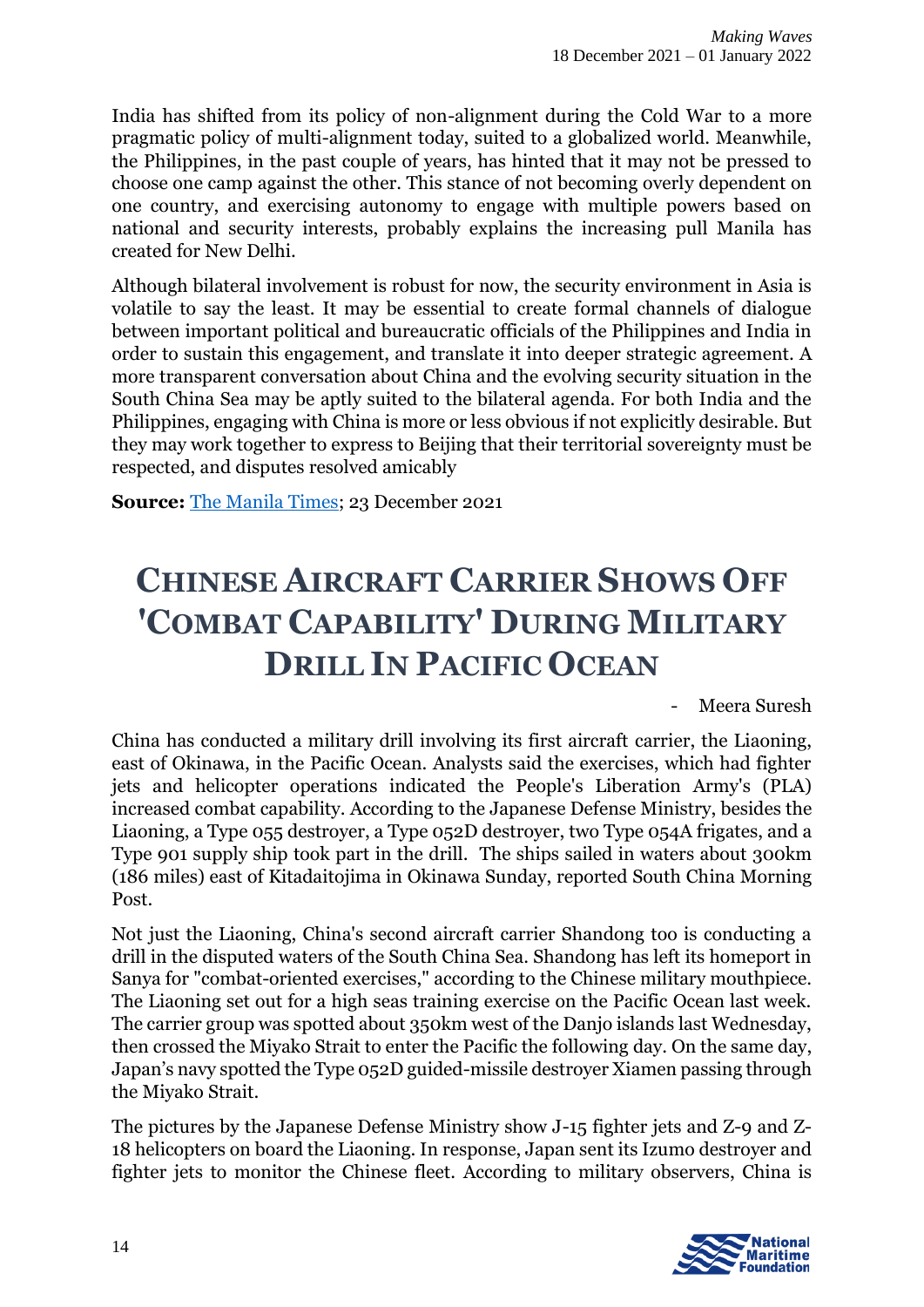trying to get the two strike groups to work together so as to "improve the Chinese navy's ability to strike inland targets and would make multi-platform coordinated attacks possible." Commentator and former Chinese military instructor Song Zhongping told South China Morning Post that the latest drill showed the Liaoning had acquired combat effectiveness with more types of aircraft on board.

"There is also a different range of aircraft, including fighter jets and early-warning aircraft such as the Z-18, which means that a complete formation combat system has been formed," he said. "It has relatively strong defensive capabilities for autonomous operations in far seas and air," he added. Collin Koh, a research fellow with the S. Rajaratnam School of International Studies in Singapore, too think the drill was "setting the foundation for future. "The Liaoning could carry up to 24 J-15 fighter jets and an assortment of helicopters. It's after all mainly for training and to set the foundation for future designs," he told The South China Morning Post.

**Source:** [International Business Times;](https://www.ibtimes.com/chinese-aircraft-carrier-shows-combat-capability-during-military-drill-pacific-ocean-3362920) 23 December 2021

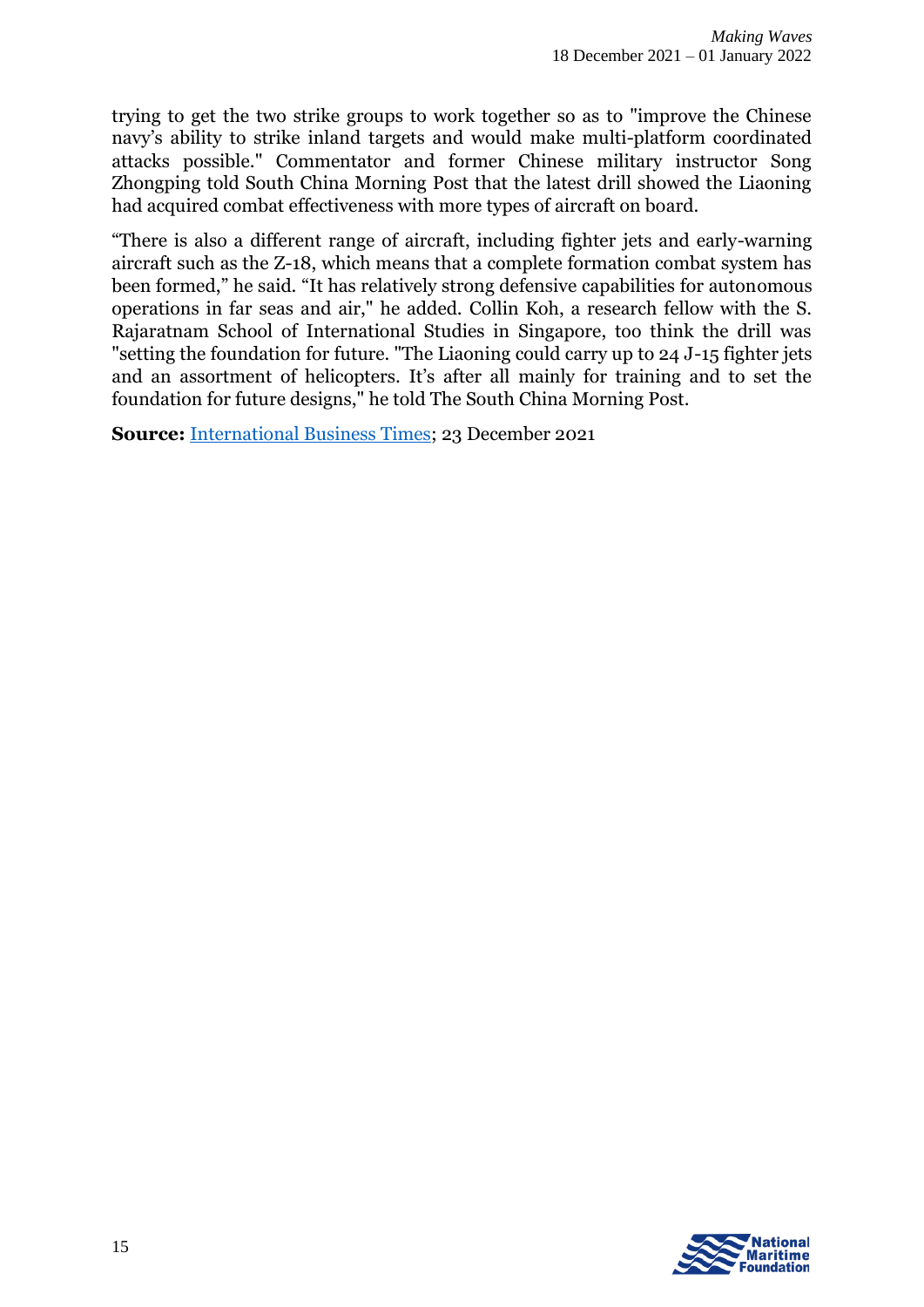# <span id="page-16-0"></span>SHIPPING, PORTS AND OCEAN ECONOMY

### <span id="page-16-1"></span>**REPAIR OF FAULTY UNDERSEA CABLE TO BEGIN IN FEBRUARY**

- Luu Quy

Vietnamese internet users will continue to experience slow speeds for over a month, with repairs to the disruption-prone APG undersea cable scheduled to start early February. The Asia Pacific Gateway (APG), which links Vietnam with Hong Kong and Japan, has encountered technical problems since December 13 due to a 'cable fault' about 125 km from the Hong Kong landing station. The representative of an Internet service provider in Vietnam said the traffic loss due to the impact of this disruption was estimated at 1 Terabyte (TB). The operator of the APG cable has informed local internet service providers that repair work on the undersea cable will start February 2 and is expected to be completed on February 6.

Vietnamese internet users, therefore, would have to suffer sluggish access to international websites for over a month. The APG cable has suffered technical problems four times so far this year, with the previous disruption happening in October. The cable resumed full service on November 27 after over a month of repair.

Vietnam, where more than 64 percent of the population is online, has six submarine cable systems, plus a 120 gigabit channel that runs overland through China. The APG cable, officially launched in December 2016, is capable of providing bandwidths of up to 54 Tbps (Terabit per second). It runs for around 10,400 km, with connection points in mainland China, Hong Kong, Taiwan, Japan, South Korea, Malaysia, Singapore, Thailand and Vietnam. As of January 2021, out of its population of over 96 million people, the number of internet users reached approximately 69 million, according to a global consumer survey by German data portal Statista.

**Source:** [e.vnexpress.net;](https://e.vnexpress.net/news/news/repair-of-faulty-undersea-cable-to-begin-in-february-4408310.html) 25 December 2021

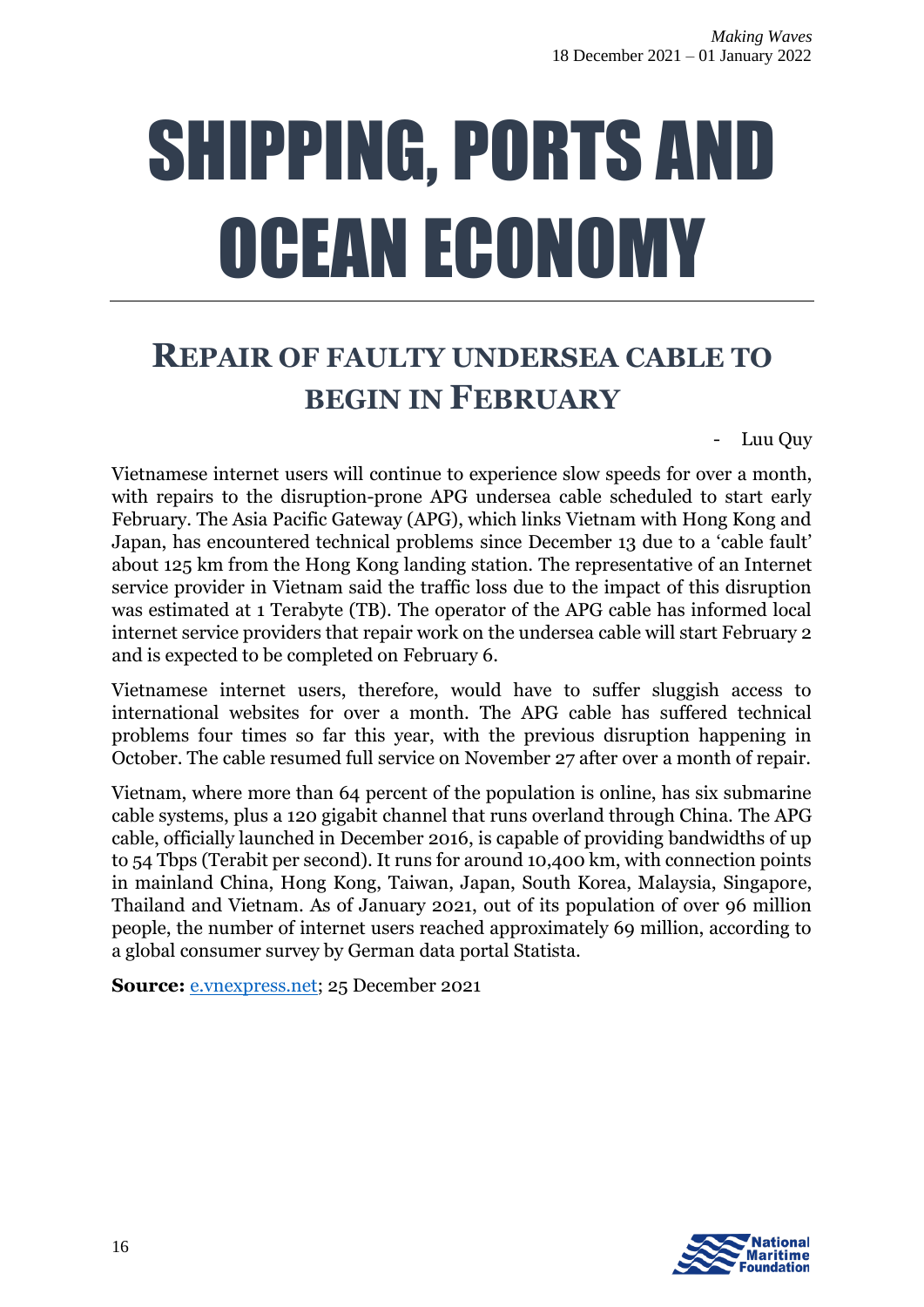### <span id="page-17-0"></span>**QATAR LOOKS TO INFUSE \$10BN IN US PORTS**

Qatar is reportedly seeking the support of international banks, with the aim to make an investment of around \$10bn in US ports. US-based adviser Michael Frodl, familiar with the plan, was quoted by Reuters as saying: "The Qataris have been preparing for almost a year to test the waters with US port investments. "We think that a shrewd investor with the \$10bn the Qataris desire to put into American port infrastructure would likely look at the underserved East Coast first and foremost. The West Coast is getting all the US government and private investment attention, while the East Coast is long overdue for improvements." East Coast is projected to be developed in stages as per preliminary plans.

While investing, Qatar will focus on ports with easy access to roads and railway, along with aging medium-sized ports south of Boston and north of Jacksonville. These investments are expected to be supported by debt, which would be linked to the port assets. At present, Qatar is said to be engaging in early talks with banks for selecting a structuring adviser. These banks include Morgan Stanley, HSBC and Credit Suisse. Last month, US sanctioned an infrastructure package of \$1.2tn, which encompassed nearly \$5.22bn of federal funding for the implementation of port specific programmes. As per the US Coast Guard, the country has nearly 360 ports. At present, Qatar has minimal ownership in overseas ports. Last year, Global Ports Holding (GPH) agreed to divest Turkish company Ortadogu Antalya Liman Isletmeleri (Port Akdeniz), which runs the Akdeniz-Antalya port, for \$140m to Qatar-based QTerminals.

**Source:** [ship-technology.com](https://www.ship-technology.com/news/qatar-looks-infuse-us-ports/); 22 December 2021

## <span id="page-17-1"></span>**ASIA LOSES LNG FLOWS TO EUROPE AS JKM-NWE SPREAD NEARS \$15/MMBTU**

- Eric Yep and Shermaine Ang

An increasing number of US LNG cargoes are being sent to Europe and the Atlantic basin rather than destinations in Asia as the price spread between Asian and European spot prices has risen to a record \$14.5/MMBtu, according to traders and market sources. This week alone, at least five LNG cargoes headed to Asia were diverted to European ports, including cargoes loaded from Equatorial Guinea, Nigeria's Bonny LNG terminal, and US LNG terminals, shipbrokers said.

The diversions mean Asia could see fewer LNG inflows in coming weeks while spot prices remain significantly below Europe, possibly until a sharp drop in temperature forces importers like Japan and South Korea to compete for spot cargoes. The spread between JKM in Asia and the Dutch TTF gas hub widened to \$10/MMBtu on Dec 21, with one major Chinese end-user saying it was wide enough to incentivize loadings from Southeast Asia and Australia to the Atlantic on paper, although the reversal in shipping flows has not reached such extreme levels. "The economics support reverse

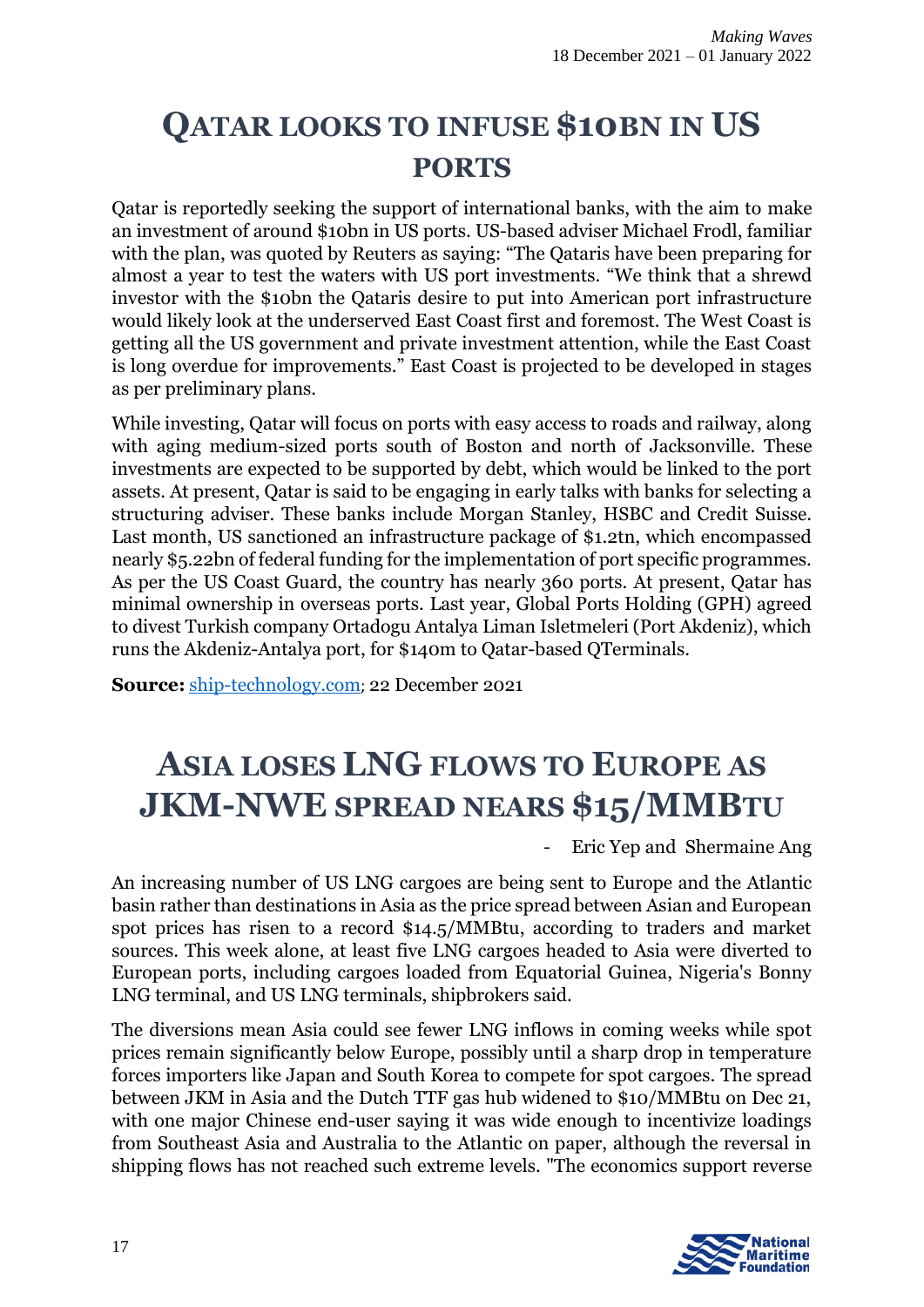flows now, but there is a pecking order," a Pacific basin producer said. "The whole world is sending volume to Europe now. US and Middle East volumes will be more competitive. But things can change suddenly, if a cold front hits Asia and cargoes are already flowing to Europe." A Singapore-based trader said market participants were pulling cargoes to Europe, and there was no buying in Asia, including the absence of any short-covering, despite the onset of winter in China and Japan. China-based importers and national oil companies said they were well-supplied for an acute winter after the market volatility and bottlenecks of last winter, leaving them with healthy inventories even up to February. However, even with a wide arbitrage, many Asian importers are unlikely to divert their surplus LNG shipments to Europe readily, given that winter conditions can change quickly and most utilities do not wish to be caught on the back foot.

Gas storage constraints in Asia continue to be a problem, leaving importers with a very narrow buffer to optimize deliveries. Utilities in Beijing said they have LNG storage buffer of less than a week, while Japanese terminals can sustain supply for at least two weeks if downstream demand were to spike sharply. "I wonder how sustainable these diversions to Atlantic will be though. We have diverted one back to Europe as well," a Singapore-based trader said. A shipbroker said the volume of LNG on the water had dropped significantly from October-November levels, indicating that the bulk of LNG cargoes in transit had largely been delivered. Hence, Asian utilities were right to hold on to surplus volumes instead of rushing to resell, as the market's ability to respond to sharp changes in temperatures remains limited. Meanwhile, a drop in LNG spot shipping rates is helping arbitrage into Europe from the Atlantic basin and Middle East suppliers. Day rates fell to \$115,000/day in the Pacific basin on Dec. 21, from as much as \$320,000/day at the end of November, S&P Global Platts data showed.

**Source:** [spglobal.com;](https://www.spglobal.com/commodity-insights/en/market-insights/latest-news/lng/122221-asia-loses-lng-flows-to-europe-as-jkm-nwe-spread-nears-15mmbtu) 22 December 2021

### <span id="page-18-0"></span>**SOUTHERN CALIFORNIA TRUCKERS BEAR BRUNT OF EMPTY CONTAINERS-FILLED PORTS**

- Julia Pierrepont

Some Southern California truckers have said their livelihoods and even their national economy hinge on shipping containers, but these days those containers are filled with air instead of goods. While they acknowledge that issues from international trade conflicts, soaring consumer demand in Christmas season to COVID-19-induced labor shortages are straining the supply chain, the container plight tops them all.

"Our biggest problem by far is empty shipping containers," Matt Schrap, CEO of the Harbor Trucking Association, a coalition of intermodal carriers serving America's West Coast ports, told Xinhua. "They are the bottleneck that is sinking the global supply chain." There are now 71,000 empty containers on Los Angeles terminals or near-dock depots, up from 65,000 a month ago, reported the FreightWaves on Wednesday, which closely follows the global logistics industry, noting that the glut of empty containers is worsening. "It's a complicated mess," sighed Ian Weiland, vice

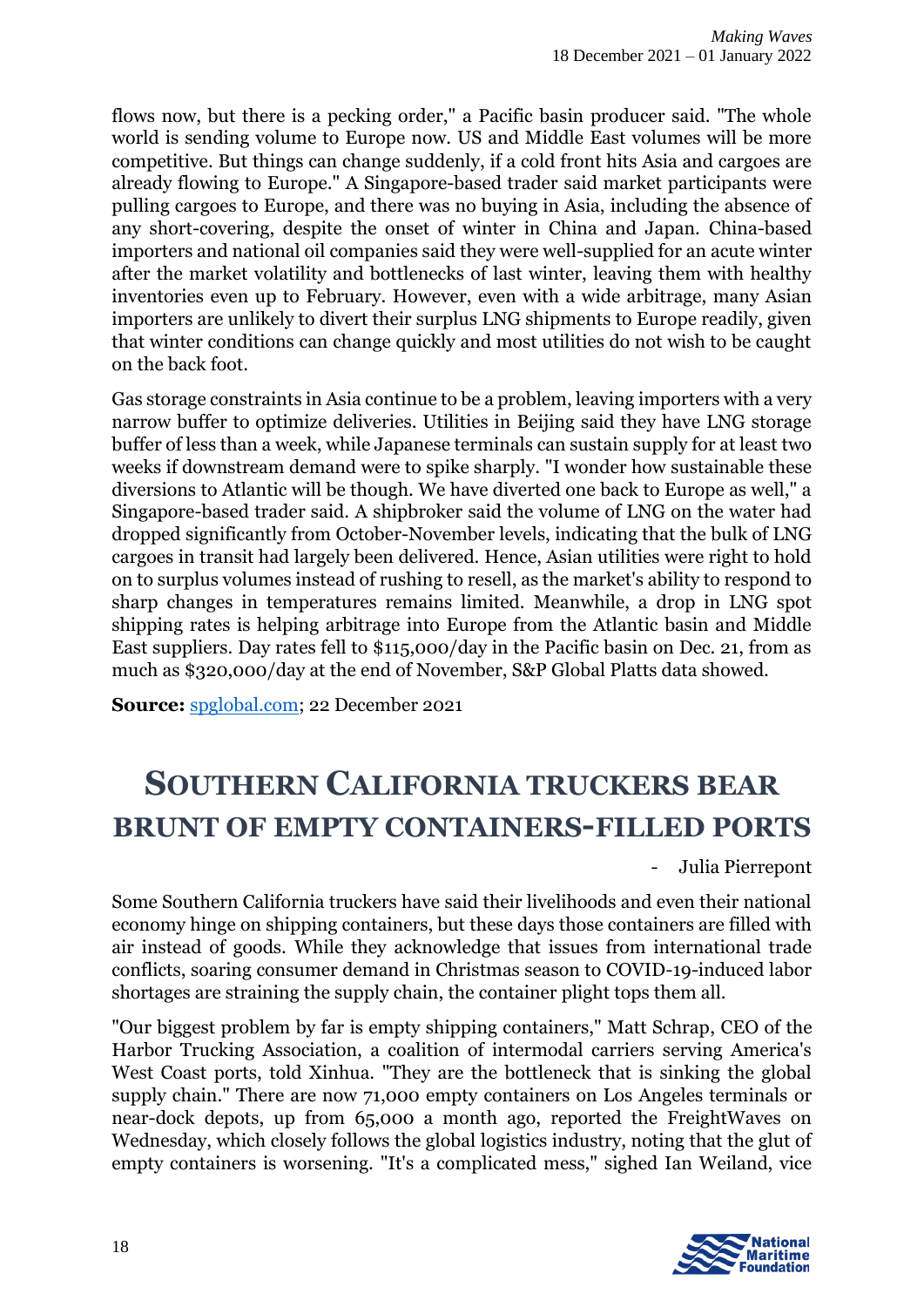president of operations for JC Transports, a mid-sized trucking firm operating out of the twin ports of Los Angeles-Long Beach in Southern California. In a nutshell, the supply chain starts with consumers ordering goods from large retail giants like Amazon, who then place high volume orders for these goods from all over the world. Ocean shipping lines load these goods into fortified steel shipping containers, stack thousands of full containers onboard their ships, and sail them across the sea to ports like Southern California.

After the ships dock at a terminal, longshoremen crane the containers off the ships into the terminal's container yards. Then, a trucker, hired by the retail chain that owns the goods, arranges an appointment time with terminal operator to pick up the full container from the terminal yard. After being loaded onto the truck's chassis, the container can be delivered to the retail chain's warehouse for unpacking. "In an ideal world," Schrap said, "Our trucker then picks up the empty container and makes an appointment to return it to the terminal yard, where it would be loaded back onto the ship and returned to its port of origin to be refilled." "But this is not an ideal world," he noted. "The problem is, shipping liners and terminal owners are dragging their feet, not giving timely appointments for truckers to return the empty containers."

So empties are piling up everywhere, in warehouse parking lots, trucking company compounds, warehouses, and even dirt lots. The terminals and port yards themselves are already filled to capacity. This has created a brutal bottleneck that keeps goods from flowing smoothly and efficiently along the global supply chain, leaving Asian exporters clamoring for empty containers that are returned less and less frequently, and driving American truck drivers out of business. "Now you're stuck driving home with 10-ton steel container on the back of your truck that you can't get rid of. That means you can't go to work the next day," Schrap explained. "That's why so many small truckers like me, are going out of business, putting families at risk, even though the whole country is crying out for more truck drivers," independent trucker, Herb Pounder, explained to Xinhua. "It's tanking our industry and our country's economic recovery." "Asia needs those empty containers back so they can ship out more stuff, so this is hurting them too. But shipping lines can drive up the price they charge per container," Pounder said.

It's reportedly that containers, which used to cost about 1,500 U.S. dollars to be shipped from China and other Asian countries to California, now cost over 8,000 dollars, and there have been reports that some customers have been forced to pay up to 20,000 dollars per container for rush deliveries. Even the mid-sized trucking companies are feeling the pinch. "The problem of empties is eating up everyone's profits," Weiland said. "We are a mid-sized trucking company, but 50 percent to 70 percent of our yard is being wasted, filled with unreturnable empties." He added that hundreds of their truck trailers can also be out of circulation, trapped under empty containers, adding to the chassis shortage. "And there are many trucking companies in the same situation. There is no container storage left anywhere in Los Angeles." "This is a crisis. It's not just a West Coast problem, it's a national problem," Weiland continued. "We need a government agency that can set aside land near ports to store the empties and allow unrestricted drop-offs." Gene Seroka, the executive director of the Port of Los Angeles, was quoted as saying by the FreightWaves that "If necessary,

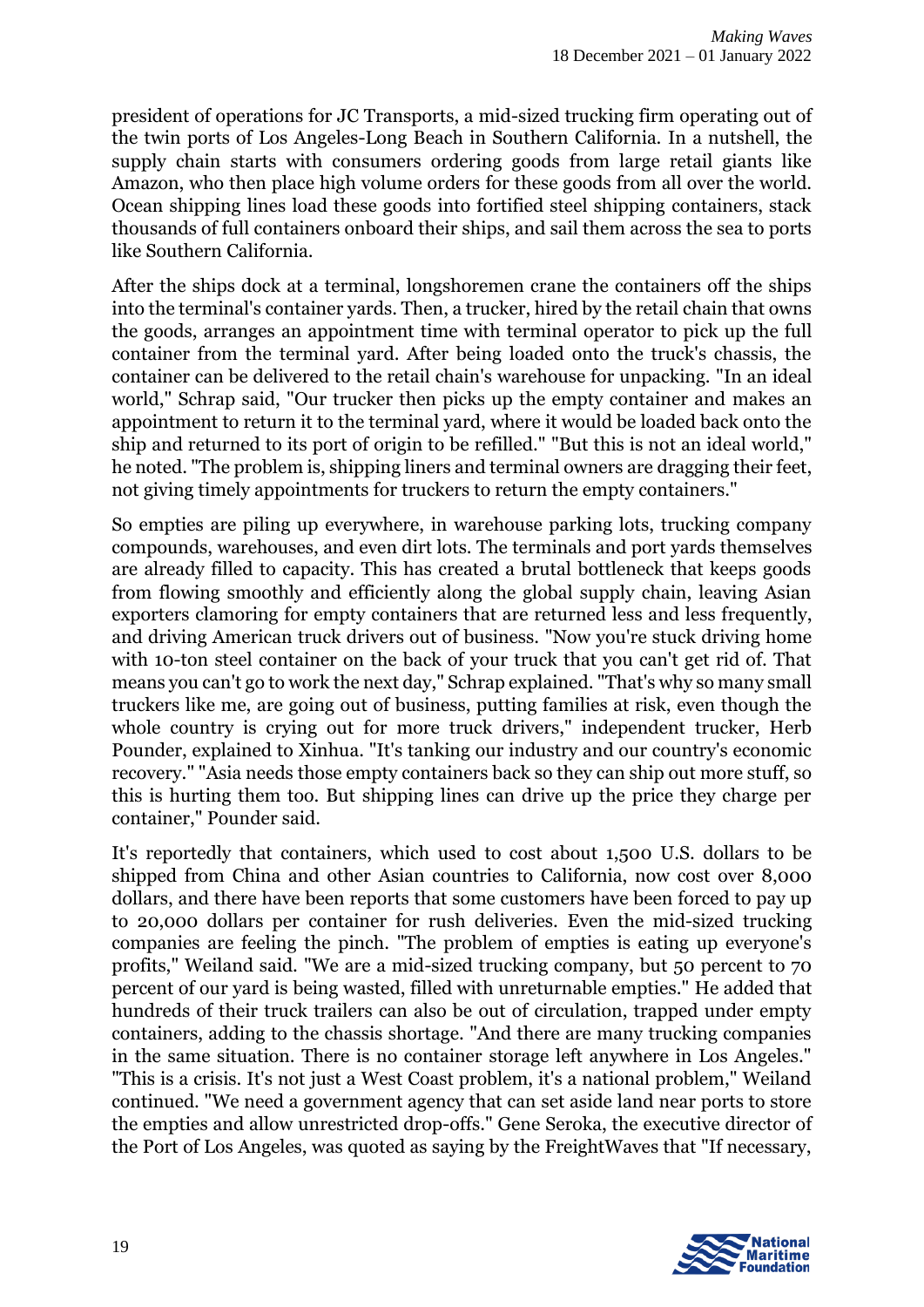we will look at additional measures, including levying fees on liner companies for empty containers that dwell excessively at our marine terminals."

**Source:** [Xinhua;](http://www.xinhuanet.com/english/northamerica/20211015/C9A4B0D3F020000118F41BE9162C1373/c.html) 22 December 2021

#### <span id="page-20-0"></span>**HYBRID ENERGY SYSTEM INTEGRATES SOLAR POWER AND BATTERIES ON BULKER**

As shipowners continue to search for solutions to improve the energy efficiency of their vessels, the technology group at Wartsila has completed the installation and commissioning of a unique hybrid system that integrates solar panels to create a technologically advanced bulker. The system combines and integrates the power from multiple sources to optimize consumption and lower the vessel's emissions. The solar panel installation, which is believed to be the first aboard a bulker, was carried out on the Paolo Topic, a 34,900 gross ton bulker built in 2016 in Japan. Managed by Marfin Management, the 656-foot long vessel was outfitted with the PV panels working with solar panel specialist Solbain. Other segments of the shipping industry have also been testing the use of solar panels, including outfitting on a Dutch inland cargo vessel, and Royal Caribbean International has installed solar panels on some of its newer cruise ships.

Marfin said that special attention was devoted to fitting the solar panels on the Paolo Topic to ensure that they would not create constraints for the loading and unloading of the vessel. A special removable structure was developed and the panels were fitted on the top of the hatches. After the initial tests on the solar production, the second phase involved work with Wartsila on the hybridization of the three Daihatsu main diesel gensets that generate 650 kVA. The gensets had been the only source of electric power on the ship but it is now being integrated with the solar power and batteries that deliver auxiliary power to the grid. "This is an extremely exciting development that will lead the way to a more sustainable future," said Alex Albertini, CEO of Marfin Management. "We will be able to provide our customers and partners with the most advanced vessel performance and environmental quality, and it is without compromising operational effectiveness or flexibility."

The integrated Wartsila HY Module solution, which is in a container, was placed on the ship's deck to save space and was installed without the need for dry-docking. The HY module combines and integrates the energy storage system and additional energy sources, including solar power. Wärtsilä's Energy Management System (EMS) has overall control of the engines, batteries, power distribution to deliver auxiliary power and optimize the onboard power production, consumption, and management. This installation represents a truly significant breakthrough in enabling the bulker fleet to increase both its economic competitiveness and environmental performance," says Giulio Tirelli, Director, Business Development, Wartsila Marine Power. According to Wartsila, when coupled with other sources of energy such as PV panels the benefits are enhanced. The system addresses the marine sector's challenges to lower operating costs while simultaneously reducing environmental impact. The solution achieves this through significant reductions in fuel consumption and maintenance needs while

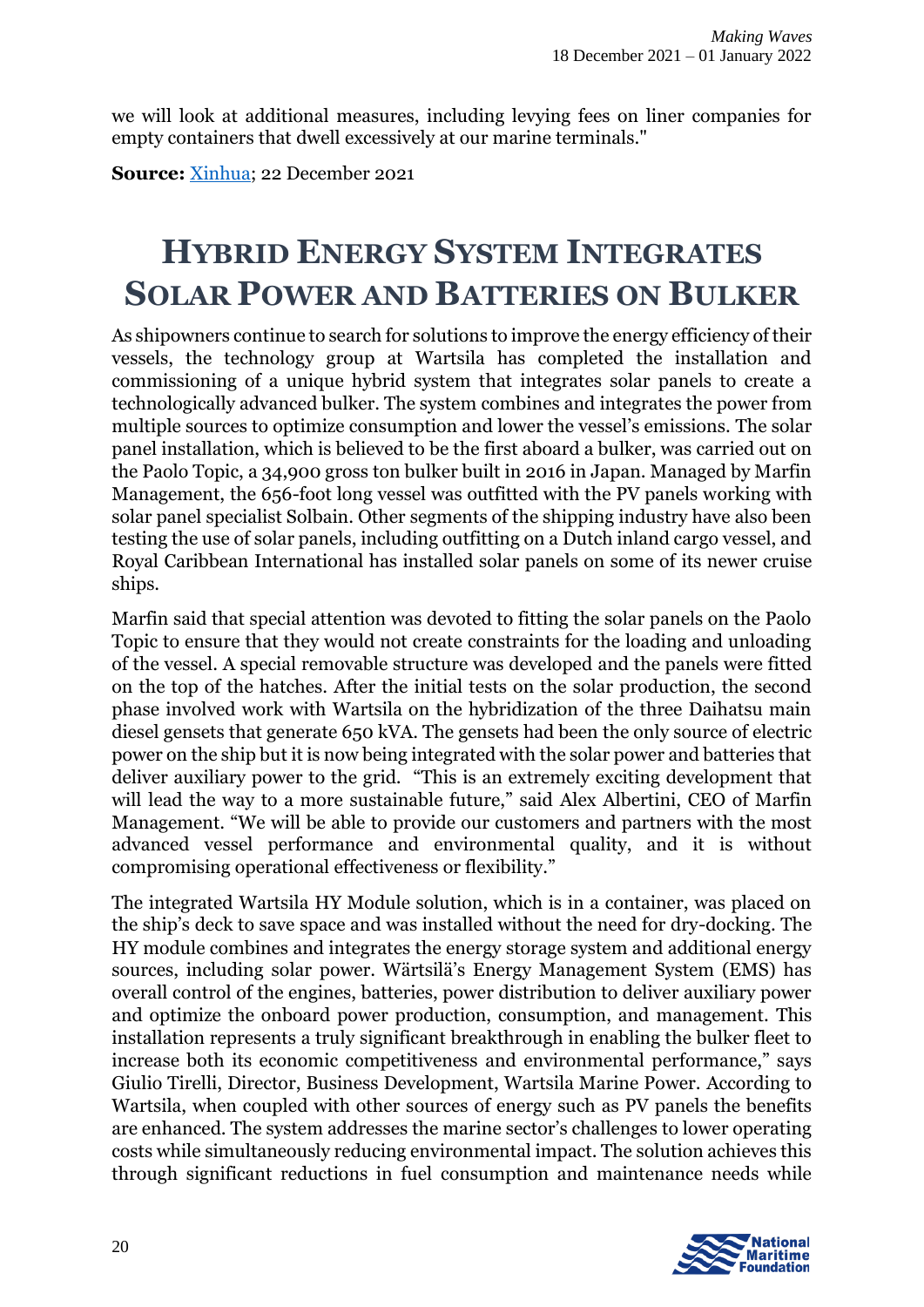offering cleaner, safer, and more efficient operations. It also contributes to the vessel's compliance with the industry's Energy Efficiency Existing Ship (EEXI) and Carbon Intensity Indicator (CII) indexes.

**Source:** [The Maritime Executive;](https://www.maritime-executive.com/article/hybrid-energy-system-integrates-solar-power-and-batteries-on-bulker) 21 December 2021

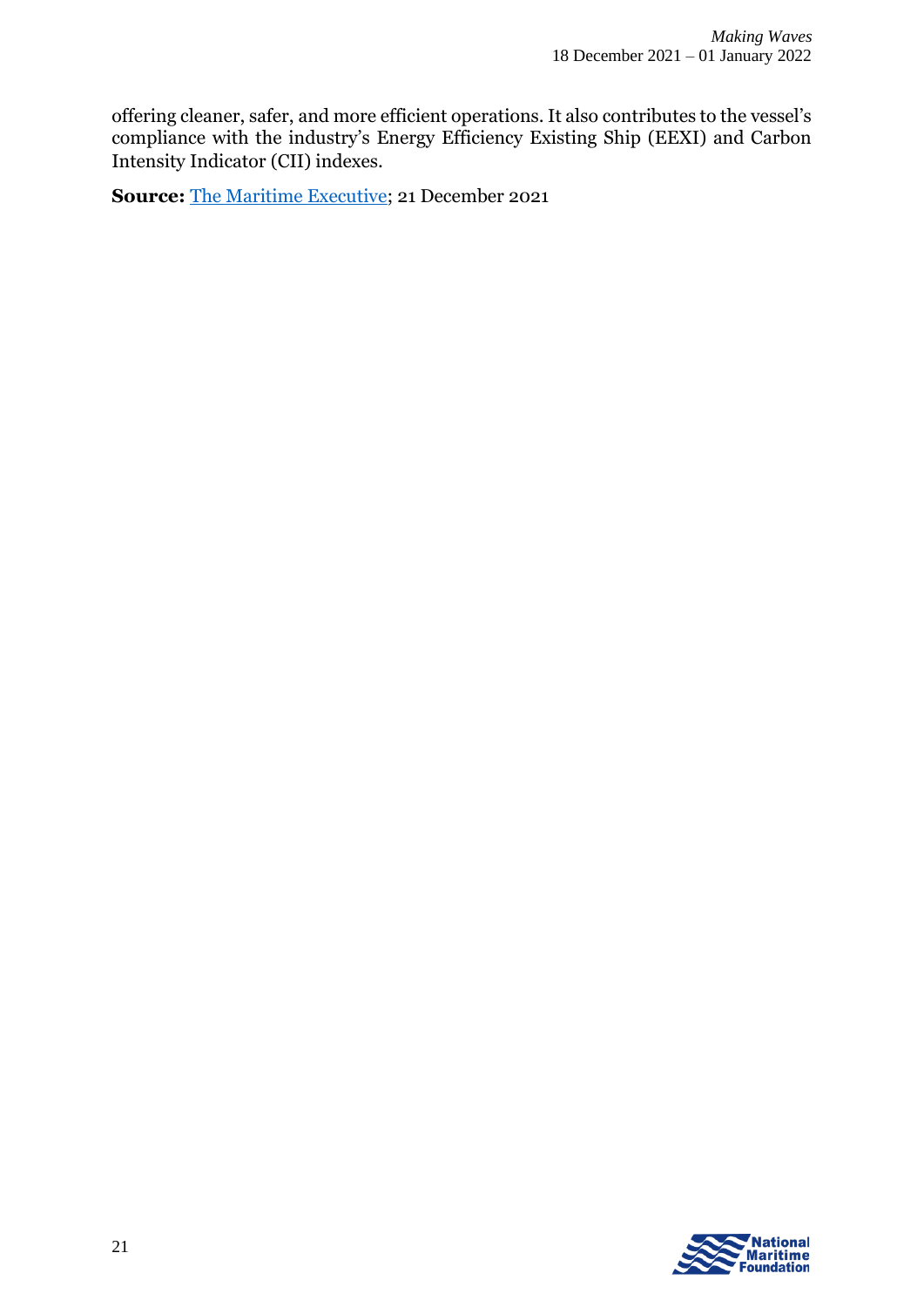# <span id="page-22-0"></span>MARINE ENVIRONMENT

#### <span id="page-22-1"></span>**COURT SENTENCES CAPTAIN AND FIRST MATE OF MW WAKASHIO TO PRISON**

In Mauritius a court sentenced the captain and first mate of the MW Wakashio, whose grounding in 2020 caused the worst oil spill on the coast of Mauritius, to 20 months in prison. The judge added that both defendants pleaded guilty and apologised.

The Japanese bulk carrier ran aground on July 25th, 2020 on a coral reef southeast of Mauritius, releasing more than 1,000 tonnes of fuel oil into its crystal clear waters. The Panamanian-flagged vessel was on the way to Brazil from Singapore with 3,800 tonnes of fuel oil and 200 tonnes of diesel on board, which soon began to leak but most of which could be pumped out. During the hearing, the Indian captain, Sunil Kumar Nandeshwar, admitted that he had been drinking at a party on board the ship. The oil spill was the worst marine pollution in the history of the country, which depends on its waters for food security and eco-tourism, in an area that has some of the world's most beautiful coral reefs.

**Source:** [africanews.com;](https://www.africanews.com/2021/12/27/court-sentences-captain-and-first-mate-of-mw-wakashio-to-prison/) 27 December 2021

### <span id="page-22-2"></span>**RUSSIA TO CONTRIBUTE OVER \$4MLN TO UN PROGRAM TO COMBAT PLASTIC POLLUTION IN CASPIAN SEA**

- Faizan Hashmi

Russia will allocate over \$4 million for the implementation of a UN program to combat plastic pollution in the Caspian Sea, according to an order of the Russian government published on Tuesday.

"To contribute in 2021-2024, at the expense of the Federal budget, up to \$4,039,200 to the budget of the United Nations Development Program to finance the costs associated with the implementation of the joint project of the United Nations Development Program and the Environment Program 'Assistance in developing a systematic approach to address the issue of marine litter and plastic in the Caspian Sea,'" the order read. The Russian Foreign Ministry was instructed to inform the relevant UN programs about the decision and to provide funding for the expenses.

**Source:** [urdupoint.com;](https://www.urdupoint.com/en/world/russia-to-contribute-over-4mln-to-un-program-1437670.html) 29 December 2021

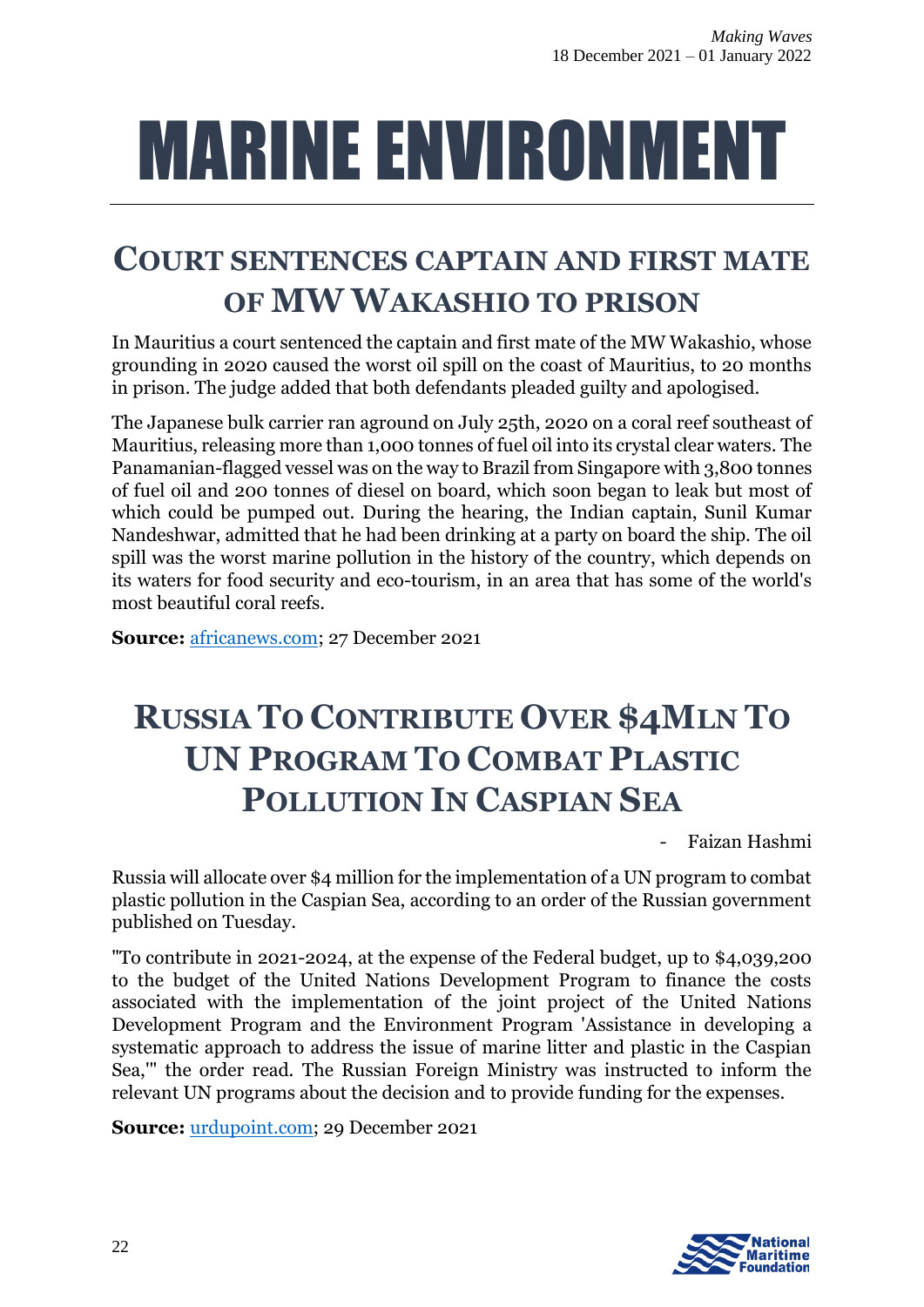### <span id="page-23-0"></span>**ENVIRONMENT MINISTRY HOLDS DRILL TO CLEAN UP EILAT OIL SPILL**

The Environmental Protection Ministry held an exercise this week to practice its response to a potential oil spill in Eilat Port.Initiated by the Sea Pollution Prevention Station, which belongs to the ministry's Marine Unit, the teams drilled scenarios including a malfunction in a ship located in a pier at the port resulting in oil pouring into the sea.

The teams practiced pumping fuel from the sea into special vessels. Oil includes all types of fossil fuels that are transported at sea, including crude oil and distilled products such as diesel fuel and gasoline. The ministry carried out the exercise as part of the annual training and exercise regimen in the framework of TAMA – the National Program for Readiness and Response to Sea Pollution Events – in order to maintain the competence and skill of the various units. In September, three environmental organizations threatened to file a lawsuit against the Eilat Ashkelon Pipeline Company after approximately 100 cubic meters of oil leaked from the pipeline near Ashkelon in August. That leak led to the need to clear 5,000 tons of contaminated soil and concerns that the fuel had contaminated groundwater. The organizations, including the Society for the Protection of Nature in Israel (SPNI), the Israel Union for Environmental Defense and Zalul, warned that they would file a lawsuit if no concrete steps are taken to correct the issues in the pipeline and prevent the recurrence of environmental damage.

**Source:** [The Jerusalem Post;](https://www.jpost.com/business-and-innovation/energy/article-690053) 29 December 2021

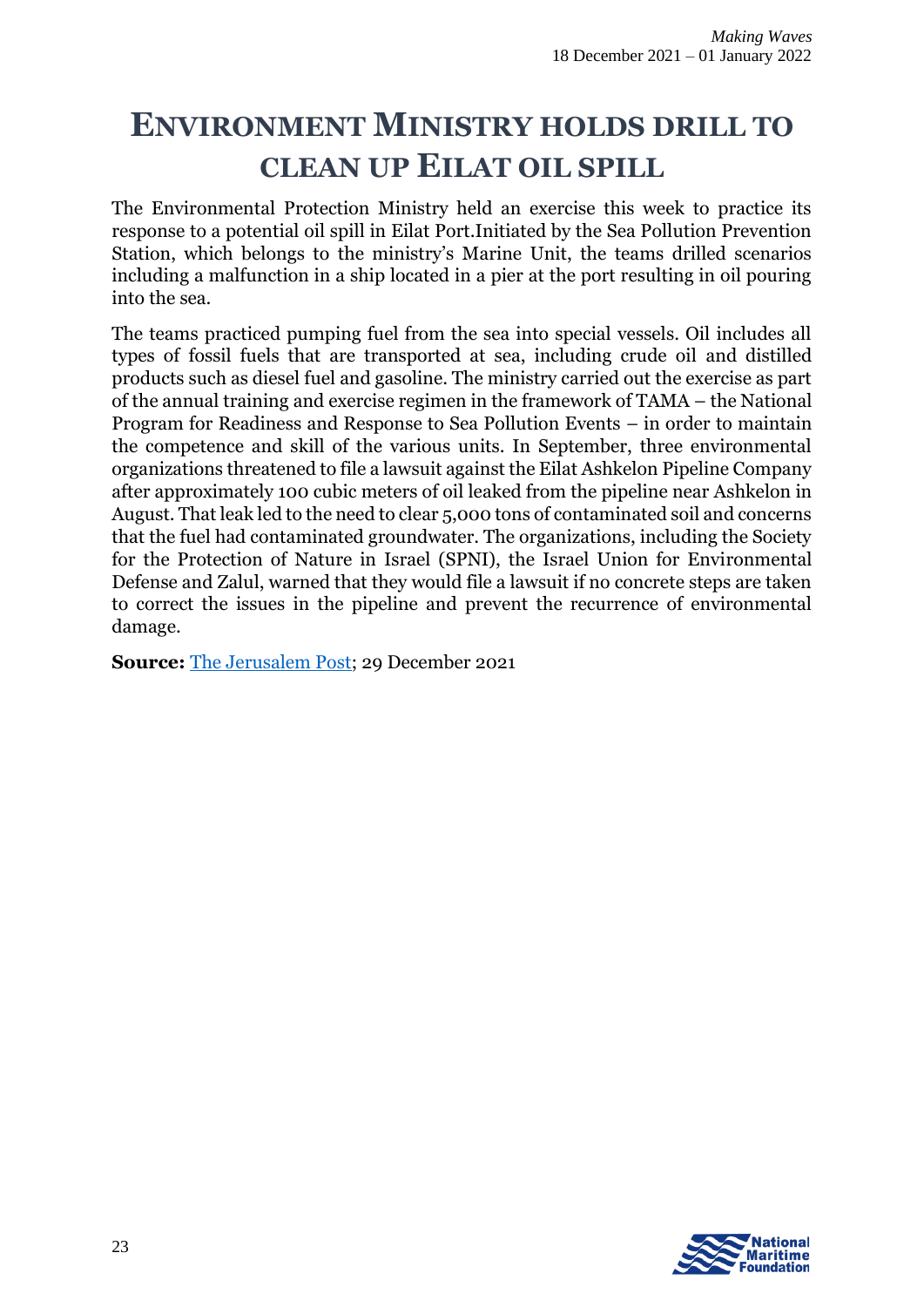# GEOPOLITICS

#### <span id="page-24-1"></span><span id="page-24-0"></span>**SIGNIFICANCE OF SRI LANKA-BANGLADESH-INDIA MARITIME COOPERATION**

Pathik Hasan

The Colombo Security Conclave (CSC) is a greater regional initiative taken by India, Sri Lanka and Maldives simultaneously to tackle the maritime threat in the Indian Ocean. Then Sri Lankan Defence Secretary (Now President) Gotabaya Rajapaksa took this significant initiative. In 2011, on the proposal of then Sri Lankan President Mahinda Rajapaksa, the Colombo Security Conclave Alliance was formed with the countries of the Indian Ocean Region (IOR). At first, the alliance included Sri Lanka, Maldives and India. After that, this alliance did not have much activity. The alliance has recently been reactivated by the rise in smuggling, arms trade, and human trafficking in the Indian Ocean Region. The headquarters has been established in 2020 in Sri Lankan Capital City Colombo. Maritime threats matter really in the modern world. Now the Indian Ocean is a piece of interest among world powers. These powers eye a shift towards the Indian Ocean.

Maritime security and countering terrorism and other crimes in the Indian Ocean have emerged as a focus area for India as part of its Indo-Pacific strategy and the doctrine of Security and Growth for All in the Region (SAGAR). The main task of this alliance will be to maintain security in the sea area and stop human trafficking and smuggling. The members of the alliance will also work on providing mutual humanitarian assistance. To this end, they will provide mutual training to their Navies and Coast Guards for the next one year. Member States will conduct Naval exercises that would be a milestone for the IOR.

#### **Strategic significance**

The Indian Ocean gets its strategic significance for various reasons. It was a great maritime route for Asian, European and African States for many years. The Indian Ocean has been considered as a hub of the maritime connectivity project. China's 'String of Pearls' and Belt and Road Initiative (BRI) project and India's International North South Transport Project (INSTP) go through this Ocean. Even the US Government has transformed its strategy from the Asia Pacific to the Indo Pacific to include the Indian Ocean. The Japan and India proposed 'Cotton Route' is also a big issue that can be taken into consideration. But there are some problems too. Transnational crimes such as illegal narcotics trade, weapons and human trafficking issues, piracy, armed robbery, drug smuggling, illegal fishing, terrorism, environmental degradation issues are some issues. The Indian Ocean has been used as a safe passage by some evil players. States on the Indian Ocean face these serious challenges every day. Illegal drug trafficking from India and Afghanistan, Iran through the Indian Ocean route is known to all. According to some sources, the UNODC has

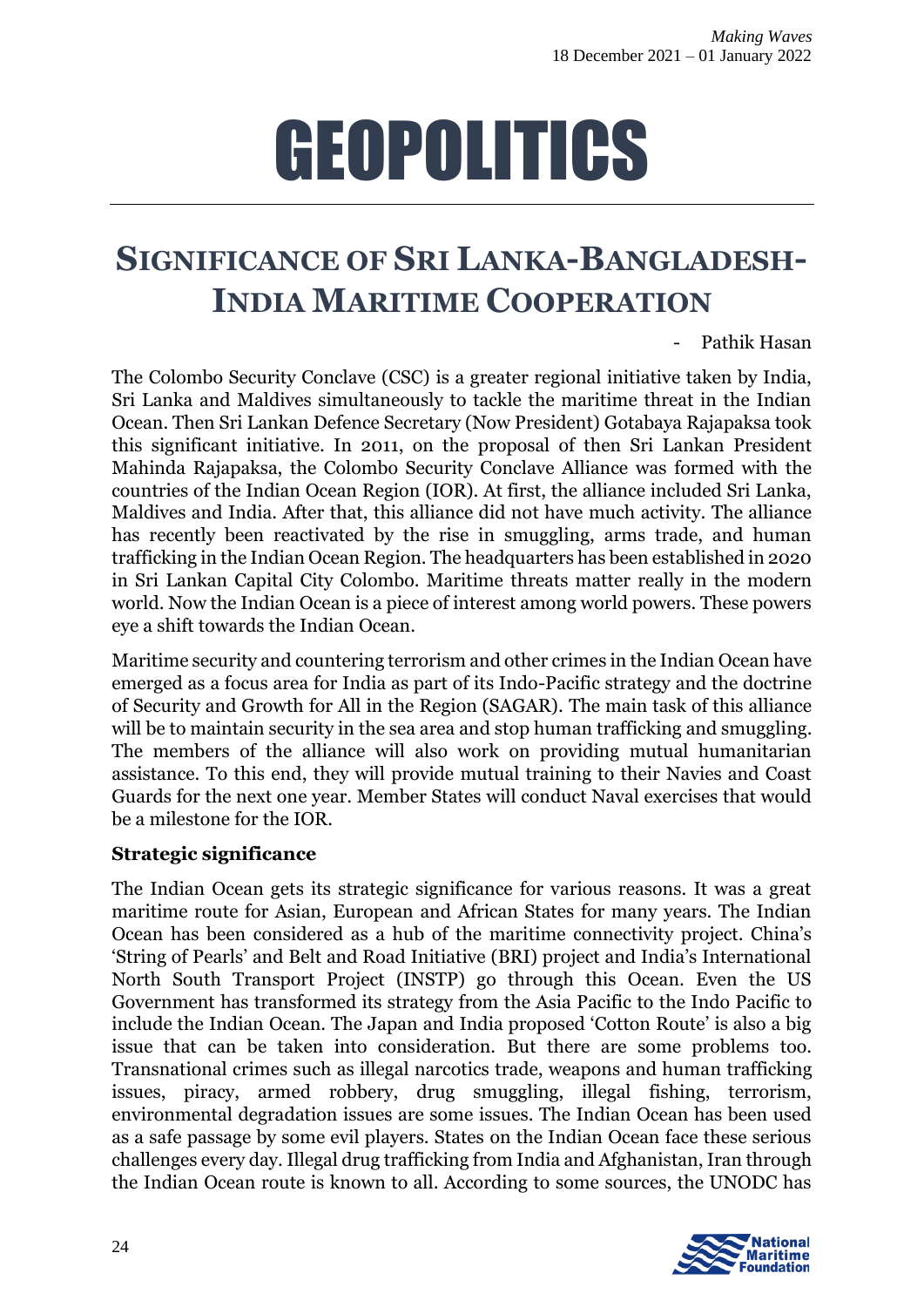estimated that 54 per cent of the heroin in India is produced domestically, while 45 per cent originates from Afghanistan. India is particularly vulnerable to the Southern route due to its Western border with Pakistan. Near this border, in the Western Indian States of Punjab and Haryana, is where many of the heroin seizures occur. In 2012, 105 kg of drugs were seized, which had been trafficked from Pakistan along rail routes. In 2013 alone, the Indian Narcotics Control Bureau reported seizures totaling 4,609 kg. Data collected through seizures by various authorities has confirmed India as a transit country for Southeast Asia, West Africa and North America.

Bangladesh also faces significant problems due to the drug trade through the Indian Ocean and India. The country suffers from illicit drug use among its population, such as in Dhaka where there are an estimated 2.5 million people using drugs. India is a large provider of heroin to the Bangladeshi market, and it is trafficked over the Western and Eastern borders. However, it is unclear whether the heroin originates from Afghanistan or India, as this data has not been sufficiently collected. Both India and Bangladesh are becoming ever more dependent on maritime trade, with these states importing goods worth over US\$ 52 million and US\$ 447 million respectively. Therefore, to function effectively they require an absence of maritime crime in order for trade to be uninterrupted, and for their economies to thrive. Bangladesh faces piracy, illegal fishing and human trafficking in the Bay of Bengal. Although the Bangladeshi Navy and the Coast Guard are very active in the region, the perpetrators are very clever. The Rohingya crisis worsened the situation. Various gangs are involved in human trafficking. Bangladeshis are trafficked to Malaysia, Thailand and North Africa to Greece and Italy (Europe) through the marine route via the Mediterranean Sea.

#### **Marine resources**

Many fishermen from Myanmar and India are involved in illegal fishing in the jurisdictional area under Bangladesh. So, Bangladesh faces economic losses in terms of marine resources. Some armed groups kidnap Bangladeshi fishermen for ransom. Basically, fishing in the Sundarbans region has become very dangerous. Sri Lanka has also faced an increase in heroin use within the country, as well as becoming a transit country for trafficking destined for other places. Much of the heroin entering Sri Lanka arrives on fishing boats or by air, often coming through India or Pakistan. The numbers of seizures which Sri Lankan authorities have conducted remains relatively small, meaning that the data collected is not always reliable. Smugglers in Sri Lanka have come from a variety of countries, including Pakistan, India, Iran and the Maldives. Environmental degradation in the sea is common now. Climate Change and the rise in sea levels are among other issues. The transnational terrorist threat is seen as a serious threat.

Bangladesh is a rising South Asian Miracle. The country is developing fast under the leadership of its Premier Sheikh Hasina. She focuses on the Blue Economy. Bangladeshi Prime Minister Hasina inaugurated the third Ministerial Conference titled "Promoting Sustainable Blue Economy — making the best use of opportunities from the Indian Ocean" of the Indian Ocean Rim Association (IORA) at the Inter-Continental Dhaka in 2019. Bangladesh, Sri Lanka and India can work together in this regard. All these states are members of some regional platforms such as BIMSTEC and SAARC. Not only Bangladesh, countries like India, Sri Lanka, Maldives and all States

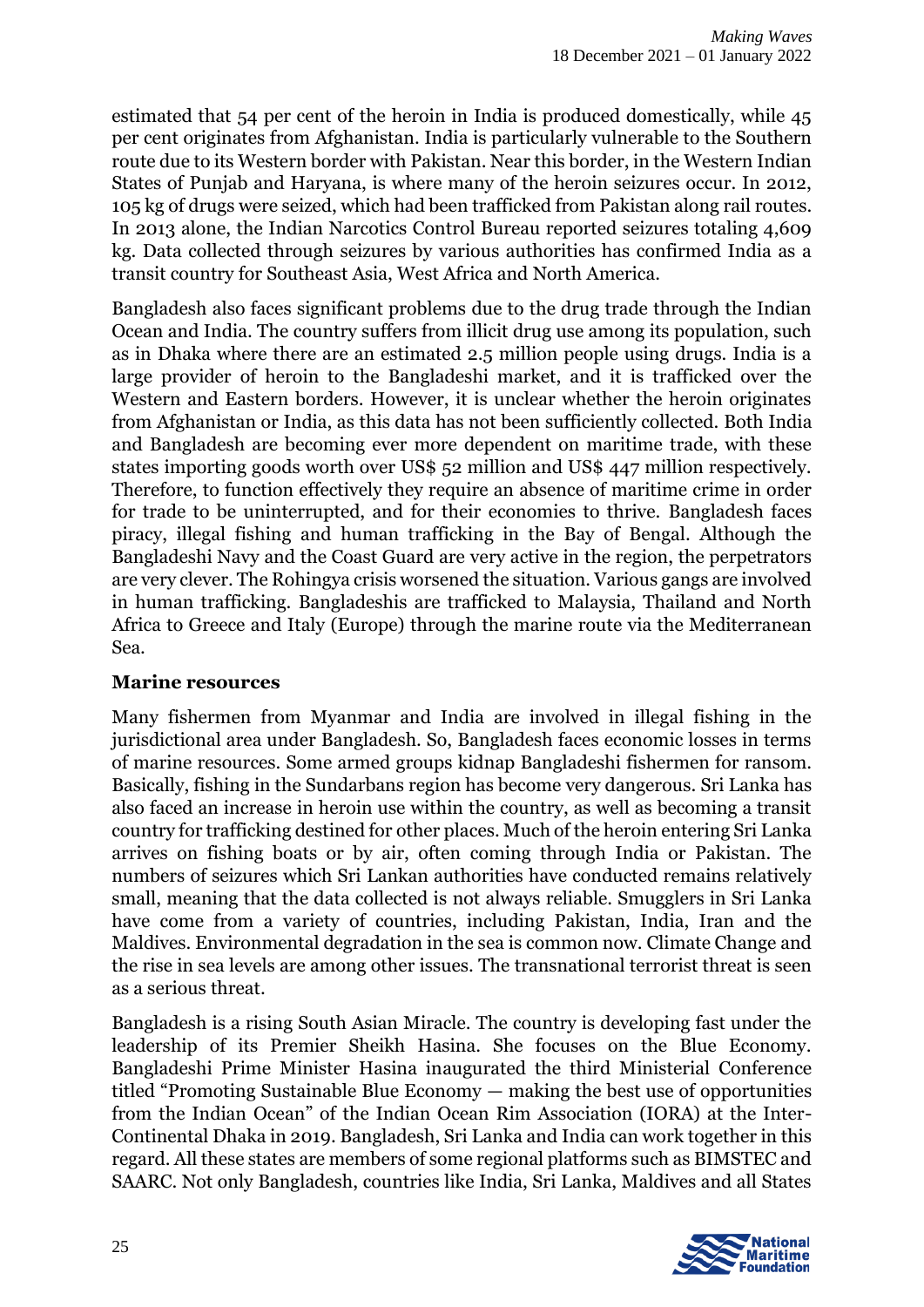across the Indian Ocean face the same problems. In the disaster period, regional cooperation is much needed. In the past, regional countries helped each other through various operations during disasters. Now Bangladesh has got a regional platform to address these problems. To ensure better maritime security, all regional countries should work together to tackle the problems. India and Sri Lanka have given their full support to this alliance. They have promised to hold bilateral or joint military exercises with each of the countries in the alliance.

The Colombo Security Conclave is such a platform. Bangladesh expects cooperation from the other stakeholders and wants to help others to face the challenges. Bangladesh with Mauritius and Seychelles are going to become full members of regional maritime security blocs. Currently serving as the group's observers, Bangladesh, Mauritius and Seychelles joined the first meeting of National Security Advisers (NSA) of the CSC, hosted virtually by Sri Lanka on August 4, 2021. A meeting of the Security Conclave will be held next year in the Maldives where the three observers will become Members. In this regard, a director of the Ministry of Foreign Affairs of Bangladesh said that this initiative has been supported to make the country's maritime borders more secure. The waters of this area are very important for geopolitical reasons. There, countries like Bangladesh can collectively deal with geopolitical influences. At the same time, it will be able to protect the security of the sea. If Bangladesh gets full membership, then some more issues should be added to this alliance.

Thus, there are some opportunities for Bangladesh and also other partners to focus on countering terrorism and extremism, transnational crimes such as narcotics, weapons and human trafficking, humanitarian assistance and disaster relief and protecting the maritime environment.

*(Pathik Hasan is a Dhaka-based NGO activist, researcher and freelance writer on contemporary international issues whose work has been published in many local and international publications. Academic background: BSS (Peace and Conflict Studies) and MSS (International Relations) from the University of Dhaka in Bangladesh. He can be reached at pathikhasan1141@gmail.com)*

**Source:** [Daily News;](http://www.dailynews.lk/2021/12/20/features/267837/significance-sri-lanka-bangladesh-india-maritime-cooperation) 20 December 2021

# <span id="page-26-0"></span>**WHY THE SAUDI ARABIA WEAPONS DEAL WAS A STRATEGIC NECESSITY**

- Rebeccah Heinrichs

Libertarians on the right and progressives on the left cooperated to try to defeat an effort to replenish the Kingdom of Saudi Arabia (KSA) of critical defenses. But Congress remained unconvinced of their objections and rightly approved of the weapons sale. The argument often focused on the technical abilities of the weapons themselves, but objections based on technicalities were easily refuted, and they

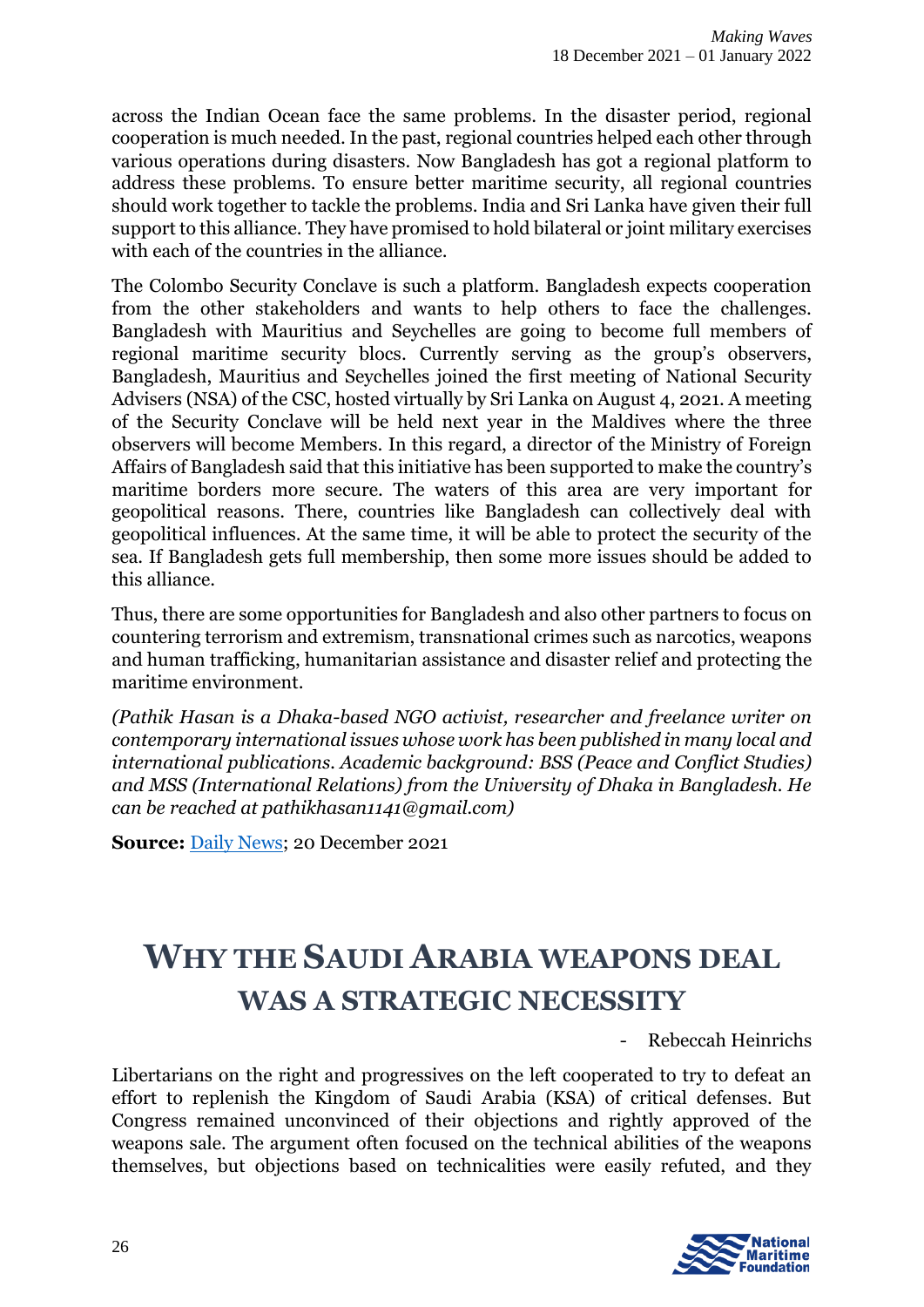distracted from a larger ongoing debate that is worth untangling. The Biden administration's foreign military sale package to KSA included \$650 million in air-toair munitions. These systems are purely defensive and every time one of those Advanced Medium-Range-Air-to-Air-Missiles (AMRAMM) or Guidance Enhanced Missiles (GEM-Ts) is fired, it knocks down a drone that could take out a hospital or orphanage. And these defenses are not new; the Saudis need them because they depleted their munitions in the ongoing war with Iranian proxies in Yemen. The Saudis will absolutely defend their people, so if they do not buy defenses from us, they will buy them from countries that are eager for their business. So why the bipartisan pushback led by Rep. Ilhan Omar (D-Minn.) and Sen. Rand Paul (R-Ky.)? Their main reasons for opposing were that the AIM-120 air-to-air missiles and hundreds of missile launchers are not exclusively defensive and can reasonably be used to support offensive operations, and selling the arms would perpetuate the bloody war that has brutalized the population and included direct attacks on civilians.

They are right about the tragedy of the Yemen war. What they are wrong about is the cause of it, the way to end it and the role the U.S. military support plays. The United States is focused on China as the pacing threat, and we are rightly seeking to reorient our defense planning and operations to deter Chinese aggression in the Pacific. But that does not mean we can afford to wash our hands of the European or Middle East theaters. The United States is still inextricably tied to the global energy market, our Asian allies remain reliant on Gulf petroleum and the energy market is a critical factor in geopolitics. Iran is the greatest cause of the violence and turmoil in the Middle East and has brandished its ability to affect the availability and price of energy by threatening to close the Strait of Hormuz. Saudi Arabia leads the Gulf coalition in maritime security to keep critical shipping lanes open. And should the United States and allies like Saudi Arabia lose control of the security of those shipping lanes, countries like Iran and its increasingly bold partners — large nuclear powers China and Russia — would be greatly empowered to blackmail and coerce the United States and our allies more effectively.

Iran is funding and arming the Houthis in Yemen. And if Iran succeeds in helping the Houthis take control of Yemen, it would gain control of the contested area along Bab el-Mandeb, one of the world's crucial oil chokepoints. According to the U.S. Energy Information Administration's (EIA) fact-sheet on global oil chokepoints, 3.8 million barrels of oil and "refined petroleum products" passed through the Bab el-Mandeb each day on its way to Europe, Asia, and the United States. The KSA and the United Arab Emirates are partnering to thwart Iranian-backed Houthis in Yemen. The partnership between Gulf states and the United States is critical to counter Iran. During the previous administration, the United States backed the coalition by selling offensive and defensive arms and providing military advice. But when President Biden entered office he ended U.S. support for offensive operations, including the sale of precision-guided munitions to KSA and UAE. Now, we only provide defensive systems.

The Iranian-backed Houthis have been attacking Saudi targets with drones. And the Houthis deliberately attack civilian targets like airports. The 280 AIM-120 (Advanced Medium-Range Air-to-Air Missiles) are desperately needed to defend against those dangerous drones. And the sale of those defensive systems comes with contractor support. The United States maintains a close military partnership with the Saudi-led

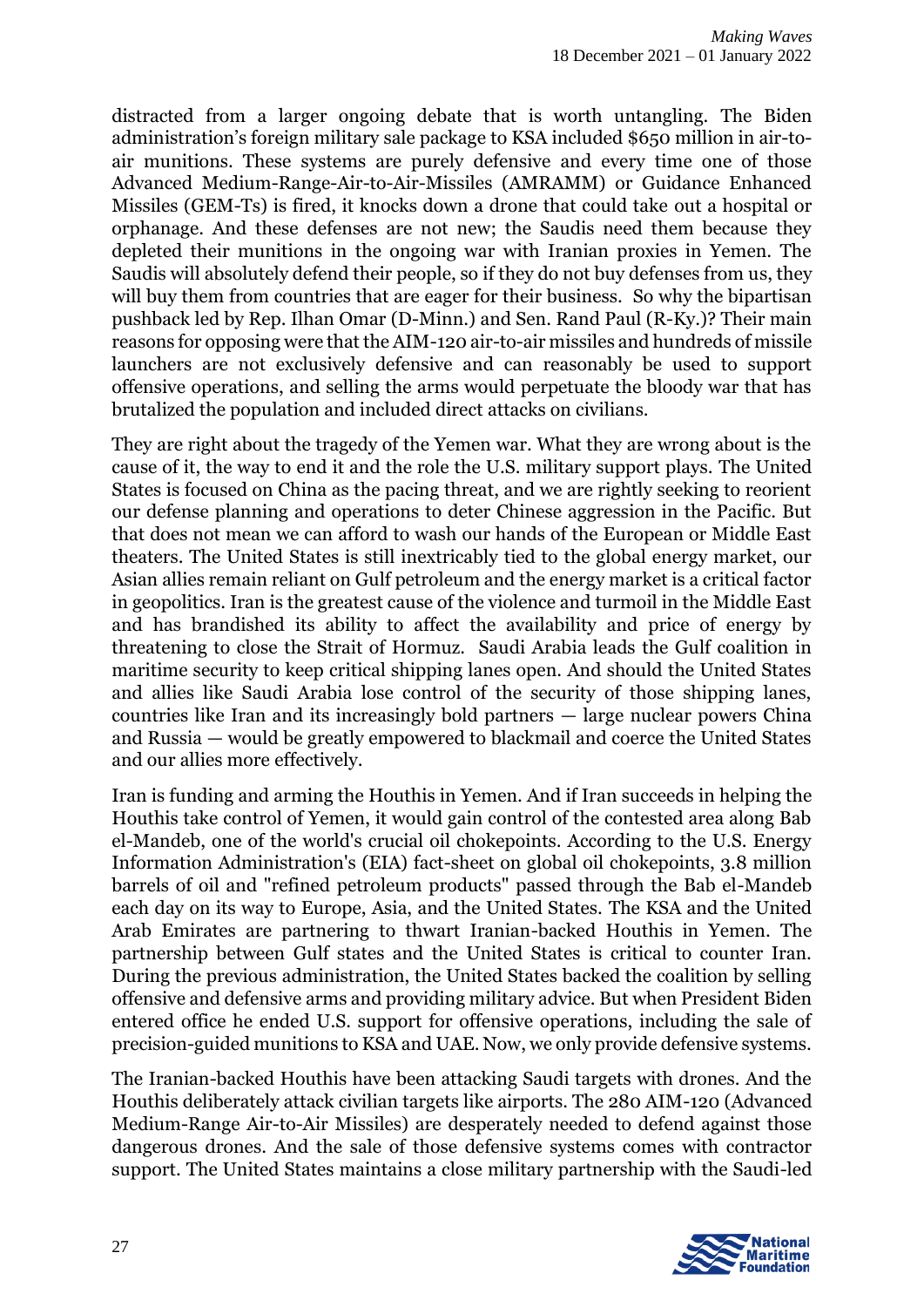coalition. It does not simply send them arms and look the other way. Concern for the way the Saudis conduct operations in Yemen, and the insistence that they do it in a way that minimizes civilian loss of life has been a bipartisan imperative that has spanned the Trump and Biden administrations. The U.S. would have much greater insight and influence on Saudi operations if we are the ones providing the weapons, oversight, and contractor support. The Saudis and Emirates will not stop defending their interests from an aggressive Iranian regime. And the Saudis will not simply let Houthis attack civilians. The Biden administration's tough KSA approach has already been causing them to look toward Russia and China. Saudi Arabia can procure additional air defense systems from Russia if they cannot buy them from the United States.

Further entanglement in the Middle East is something Americans rightly wish to avoid, and with a revanchist China, it is critical that we do avoid it. But the best way to avoid it is not simply abandoning the entire region. We must provide our allies and partners who share our strategic objectives with the necessary arms they need to defend themselves. Progressives and libertarians would do well to learn these lessons.

*Rebeccah Heinrichs is a senior national security fellow with the Hudson Institute and contributing foreign policy editor at Providence Magazine.*

<span id="page-28-0"></span>**Source:** [The Hill](The%20Saudis%20and%20Emirates%20will%20not%20stop%20defending%20their%20interests%20from%20an%20aggressive%20Iranian%20regime.%20And%20the%20Saudis%20will%20not%20simply%20let%20Houthis%20attack%20civilians.%20The%20Biden%20administration’s%20tough%20KSA%20approach%20has%20already%20been%20causing%20them%20to%20look%20toward%20Russia%20and%20China.%20Saudi%20Arabia%20can%20procure%20additional%20air%20defense%20systems%20from%20Russia%20if%20they%20cannot%20buy%20them%20from%20the%20United%20States.); 28 December 2021

#### **US-CHINA TUSSLE ON IDEOLOGY, TECHNOLOGY AND GEOPOLITICS**

- Ajish P Joy

WHEN JOE BIDEN addressed his first news conference as president on March 25, it took a while before he was asked a question on China. The president did not mince words. "China wants to become the leading country in the world, the wealthiest country in the world, and the most powerful country in the world. But that is not going to happen on my watch," he said.

Biden won the presidential race by running as the antithesis of Donald Trump. But on China, his playbook is remarkably similar to that of Trump's. The Biden administration has made it clear that its China policy will be marked by "stiff competition" across sectors. As President Xi Jinping seems to have cemented his hold over party and government, there are three broad areas where US-China competition will be felt the most: ideology, technology and geopolitics. Jean-Pierre Cabestan, Chinese expert at Hong Kong Baptist University, said the US and China were already in a cold war. "There is fierce technological competition and geostrategic and ideological rivalries. But this will be a new type of cold war because of the level of interdependence between China and the west," he said. On the ideological front, Biden will host a virtual 'Summit for Democracy' on December 9 and 10, bringing together leaders from around 100 countries. For the US, it is important to show that the existing system of democratic capitalism still works. The financial crisis of 2008, the chaotic Trump presidency and the growing polarisation within American politics have made

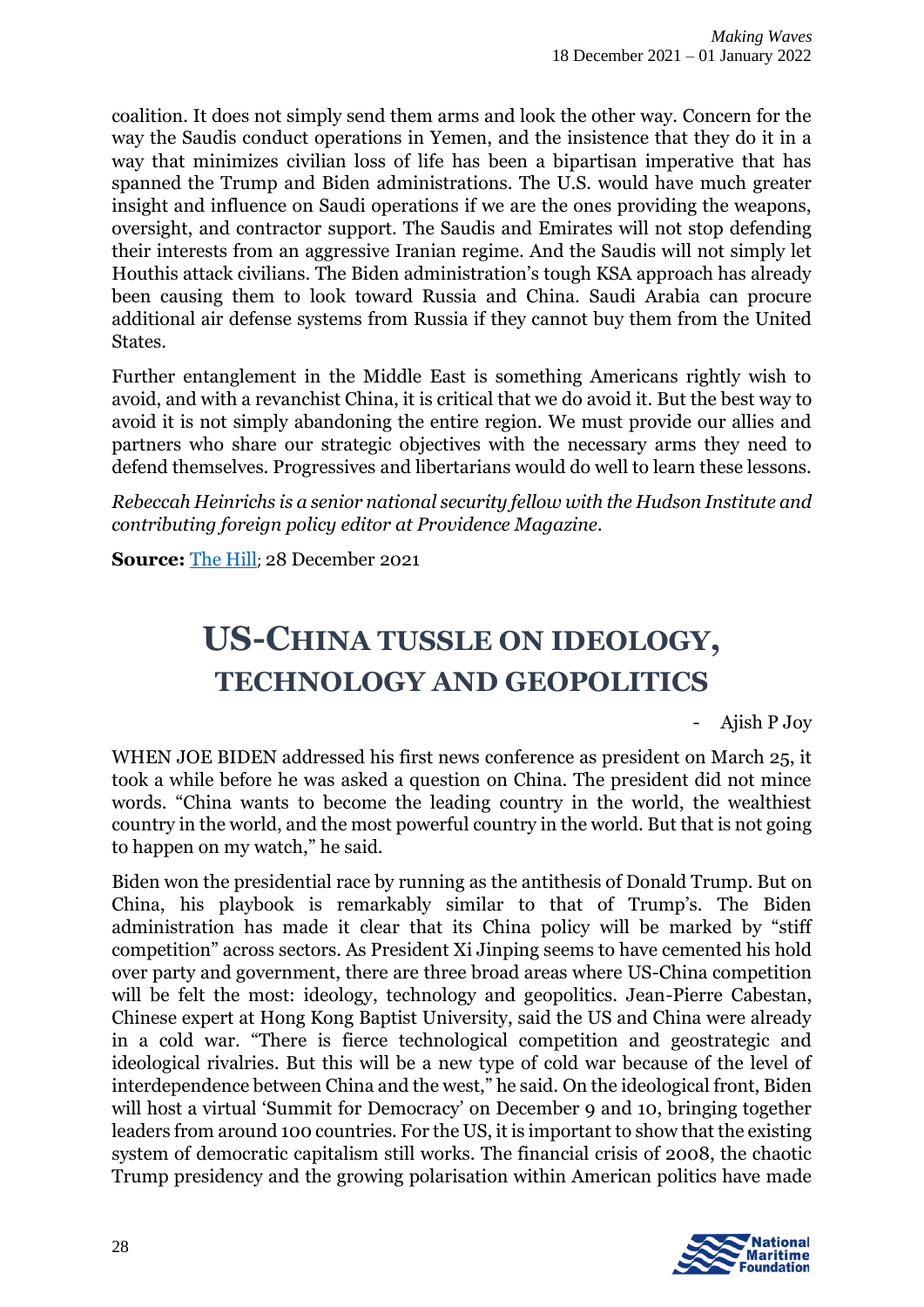Biden's hand weaker, while China's economic growth and political stability have shown that democracy is not a prerequisite for development. While the US portrays the ideological battle as one between democracy and autocracy, for China, it is about "effective versus ineffective governance", and it is ready to offer an alternative to the world. China says its method of selecting leaders is much better than the democratic system. It identifies promising young people who are tasked with running small towns, then big cities, followed by provinces. Only those who prove their mettle will be promoted to national leadership roles.

As sinologist Jude Blanchette tells The New Yorker, Xi's narrative is that the "western democracy is a path to infighting, polarisation and institutional atrophy", while the "Chinese political system is demonstratively superior in its ability to deliver practical governance outcomes". The immediate future of the ideological battle will, however, depend a lot on Europe. China could leverage its deep interlinkages with the European economy and could make use of the long-standing differences between the US and Europe over trade, technology and taxes. Still, Biden's outreach efforts and Xi's increasing authoritarian tendencies could help the US. "Europe will be a challenge for China," said Avinash Godbole, Chinese expert at OP Jindal Global University, Haryana. "The UK has changed its policy and Germany, too, is moving away."

"When the history of the 21st century is written, much of it will be centred right here in the Indo-Pacific," said US Vice President Kamala Harris, in a speech aboard a US combat ship in Singapore during her Indo-Pacific tour in August. The region is of critical importance for the US. The world's two most populous states (China and India) and the two most populous Muslim majority nations (Indonesia and Pakistan) are in the Indo-Pacific. The region is home to seven of the world's ten largest standing armies. Nearly 60 per cent of the global maritime trade passes through the Indo-Pacific. According to the US department of defence, "Indo-Pacific is the most consequential region for America's future". China, it says, seeks to reorder it by military modernisation and predatory economic practices. For China, however, expanding its influence in its extended neighbourhood is a matter of strategic and economic necessity. The Belt and Road Initiative (BRI), which is Xi's signature project, is essentially an endeavour to establish a China-centric maritime and continental zone of influence in the Indo-Pacific. Also at the centre of the Indo-Pacific conundrum is Taiwan. China, of late, has been quite vocal about annexing Taiwan, which would allow it to project power into the western pacific, threaten Japan and take over the province's high value semiconductor sector. The fate of Taiwan will also determine America's credibility in the Indo-Pacific.

"Biden has so far ticked all the boxes in the region by bolstering the US presence through the Quad (India, Japan, Australia and the US) and AUKUS (Australia, the UK and the US) summits, while also ensuring through the summit with Xi that the differences will not escalate into open confrontation," said Uma Purushothaman, US expert at the Central University of Kerala. "This is something that will reassure countries in the region which are unwilling to accept Chinese hegemony, but do not want to get caught in the US-China rivalry." That rivalry is only likely to intensify as China woos the region with its economic might, while the US relies on its security credentials. On September 2, Nicolas Chaillan, the first chief software officer of the US air force, put in his papers, saying he could not bear to watch China overtake the US in

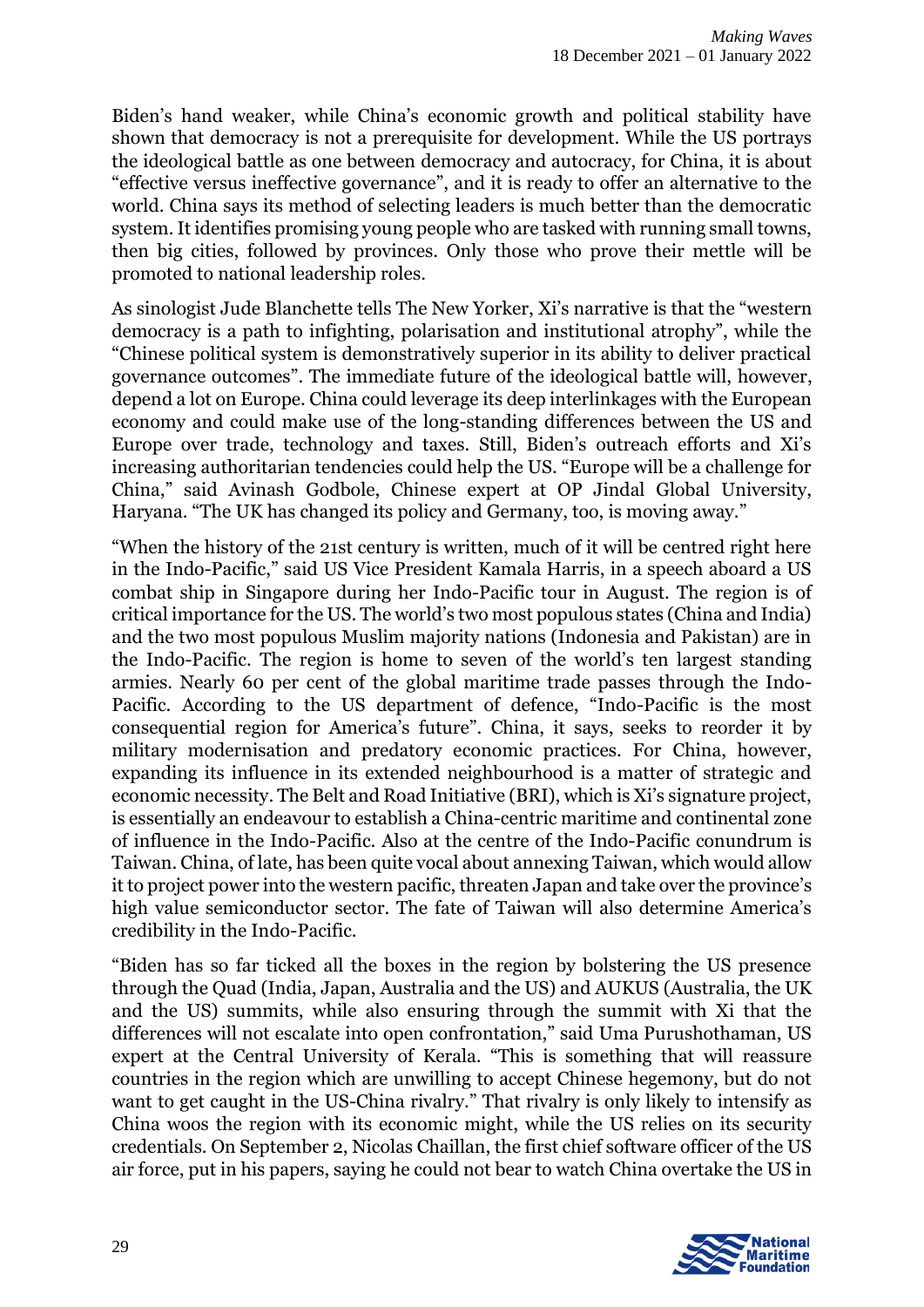technological transformation. "We have no fighting chance against China in 15-20 years," he told the Financial Times, listing China's advances in artificial intelligence, machine learning and cyber capabilities. Although some of Chaillan's claims sound far-fetched, a US-China technological battle is brewing, and it could well be the final frontier of the confrontation between the two superpowers.

According to a report by the US National Counterintelligence and Security Center, America's status as a global superpower depends on maintaining a lead in five key sectors: artificial intelligence, quantum computing, bioscience, semiconductors and autonomous systems. "These sectors produce technologies that will determine whether America remains the world's leading superpower," the report said. Biden's response to the Chinese challenge has been a slew of legislations aimed at increasing research and development spending on high-tech industries. Optimists in the Biden administration hope that with the Innovation and Competition bill, the \$1.2 trillion infrastructure law and the \$2.2 trillion Build Back Better bill, the US will be able to perform better in the technology race. The Chinese government is, meanwhile, taking control of critical high tech industries and tech giants such as Huawei and Alibaba. It also plans to reduce its reliance on foreign suppliers. In 2020, China imported microchips worth \$350 billion. It has also learned the lessons from American punitive strikes against Huawei and ZTE. According to John Lee, senior analyst at the Mercator Institute for China Studies, Berlin, one of the reasons for the tightening policy towards China's internet platform giants is to shift resources towards strategic technology development to counter the growing pressure on China's access to such technology. "Platform giants like Alibaba and Baidu are leading China's push into cutting-edge chip design, supporting its development of industries and partnering with Chinese defence conglomerates," he said.

The US, too, is looking at minimising its reliance on products and technologies with Chinese connections. "The best illustration of the new cold war is the attempt by the US and China to decouple their economies," said Cabestan. Despite the intense strategic competition, the US and China could find avenues of cooperation in critical areas such as climate science and global health challenges. The Xi-Biden virtual summit held on November 15 was a promising start. Moreover, despite their decoupling attempts, the two countries will remain intertwined economically in the foreseeable future. Bilateral ties are, therefore, likely to follow the trajectory predicted by Biden's Secretary of State Antony J. Blinken in his first policy address on March 3: "Our relationship with China will be competitive when it should be, collaborative when it can be, and adversarial when it must be. The common denominator is the need to engage China from a position of strength."

**Source:** [The Week;](https://www.theweek.in/theweek/more/2021/12/09/us-china-tussle-on-ideology-technology-and-geopolitics.html) 19 December 2021

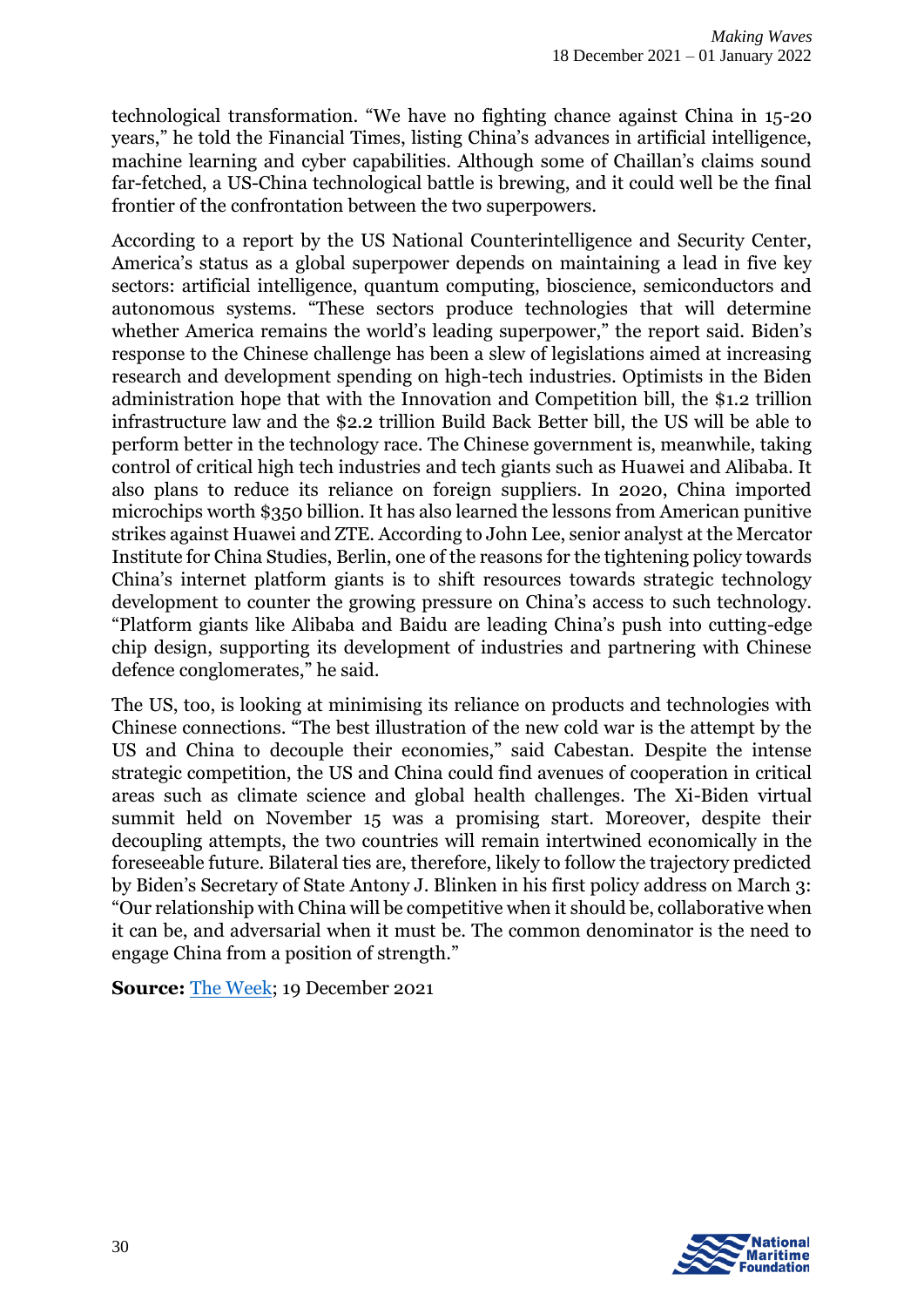#### <span id="page-31-0"></span>**CHINA SHARPLY REACTS TO GERMAN NAVY CHIEF'S REMARKS ON ITS GROWING NAVAL POWER**

K J M Varma

Beijing, Dec 23 (PTI) China on Thursday sharply reacted to German navy chief Vice Admiral Kay-Achim Schonbach's remarks that Beijing's naval power build-up is a cause of worry as it grew to the equivalent of the entire French navy every 4-years, saying such concerns are misplaced. Schonbach said in Singapore on Wednesday that China's growing naval power is "explosive" and a cause for concern and urged Beijing to follow the international rules-based order. He said China is increasing the size of its navy by the equivalent of the entire French navy every four years. Schonbach made his comments as the German frigate Bayern is docked in Singapore as part of an effort to safeguard security and stability in the region. A German warship last passed through the disputed South China Sea in 2002. China claims most of the South China Sea. The other claimants included Vietnam, the Philippines, Malaysia, Brunei and Taiwan. Asked for his reaction, Chinese Foreign Ministry spokesman Zhao Lijian told a media briefing here that "I don't think there is any need for such concerns" claiming that China is a builder of world peace. "China is developing its military capability in order to safeguard its legitimate national security interests," he said. "It is just beyond reproach. Any country as long as they don't have any intention to threaten or harm China's sovereignty, security and territorial integrity, it will never be threatened by China's national defence forces," he said. "What I want to say is that these countries don't have to make an issue out of China if they want to expand their own military build-up," Zhao said. The Chinese navy is currently regarded as the world's fastestgrowing navy with new vessels being added to the fleet on a monthly basis. While it has two aircraft carriers with the third one undergoing sea trials, China plans to acquire about five to six aircraft carriers in the coming years, according to reports in the official media.

As part of a new military doctrine advocated by President Xi Jinping, the Chinese military has expanded its navy and air force manifold to enhance its global influence. The Chinese navy for the first time in its history has logistic bases in Djibouti in the Indian Ocean and developing Pakistan's Gwadar port in the Arabian Sea. China also has acquired Sri Lanka's Hambantota port as a debt swap. The German naval chief's remarks are a cause of concern for China as Germany, which shared close business and commercial ties with Beijing under the 16-year long reign of German Chancellor Angela Merkel, joined the US, UK, and Japanese navies in deploying their ships in the South China Sea challenging Beijing's claims over the area. In recent months Germany has joined the chorus of the US, the EU and other western nations criticism of Beijing's alleged human rights violations especially against Uygur Muslims in Xinjiang.

On Tuesday, Chinese President Xi sought to woo new German chancellor Olaf Scholz in their first phone call, saying China and Germany should continue to see each other as partners. Hailing China's relations with Germany as the "bellwether" in navigating China's overall cooperation with Europe, Xi also urged Berlin to "play an active role in

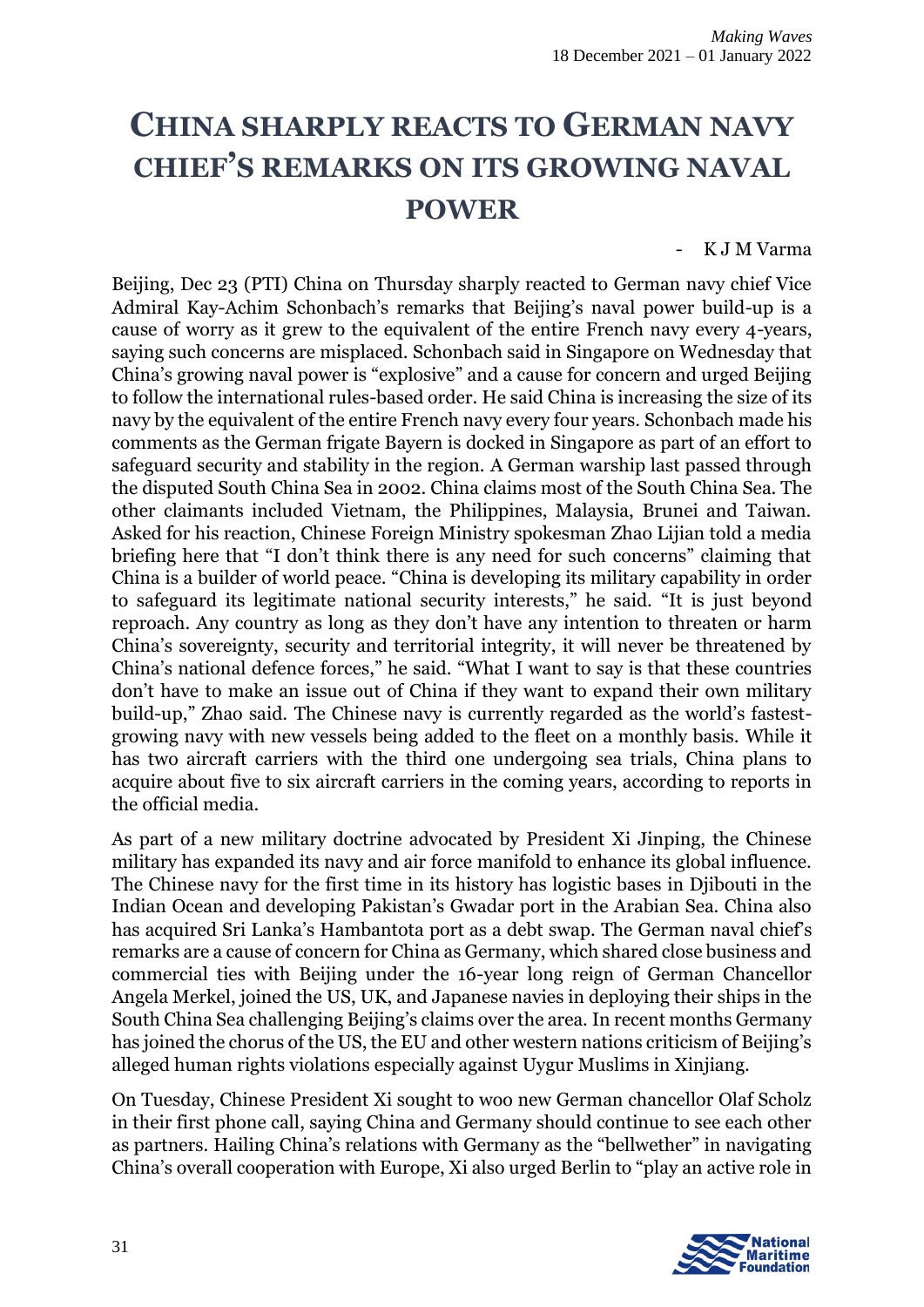stabilising the relationship between China and the European Union", according to state news agency Xinhua. "China and Europe are two independent and autonomous global powers with broad strategic consensus and common interests," Xi said in his first phone conversation with Scholz since the latter took over from Merkel two weeks ago. Germany's deployment of its warship comes after the country issued policy guidelines on the Indo-Pacific region last year, which noted that European and Indo-Pacific economies "are closely connected through global supply chains," the CNBC reported. "We're here for the first time after 19 years to check the battlefield," he said. "Last year, the government of Germany promulgated the guidelines for the Indo-Pacific. This is now the first step. The next step, probably, I hope that we can come on a regular basis — two or three years," Schonbach said.

**Source:** [The Print;](https://theprint.in/world/china-sharply-reacts-to-german-navy-chiefs-remarks-on-its-growing-naval-power/786521/) 23 December 2021